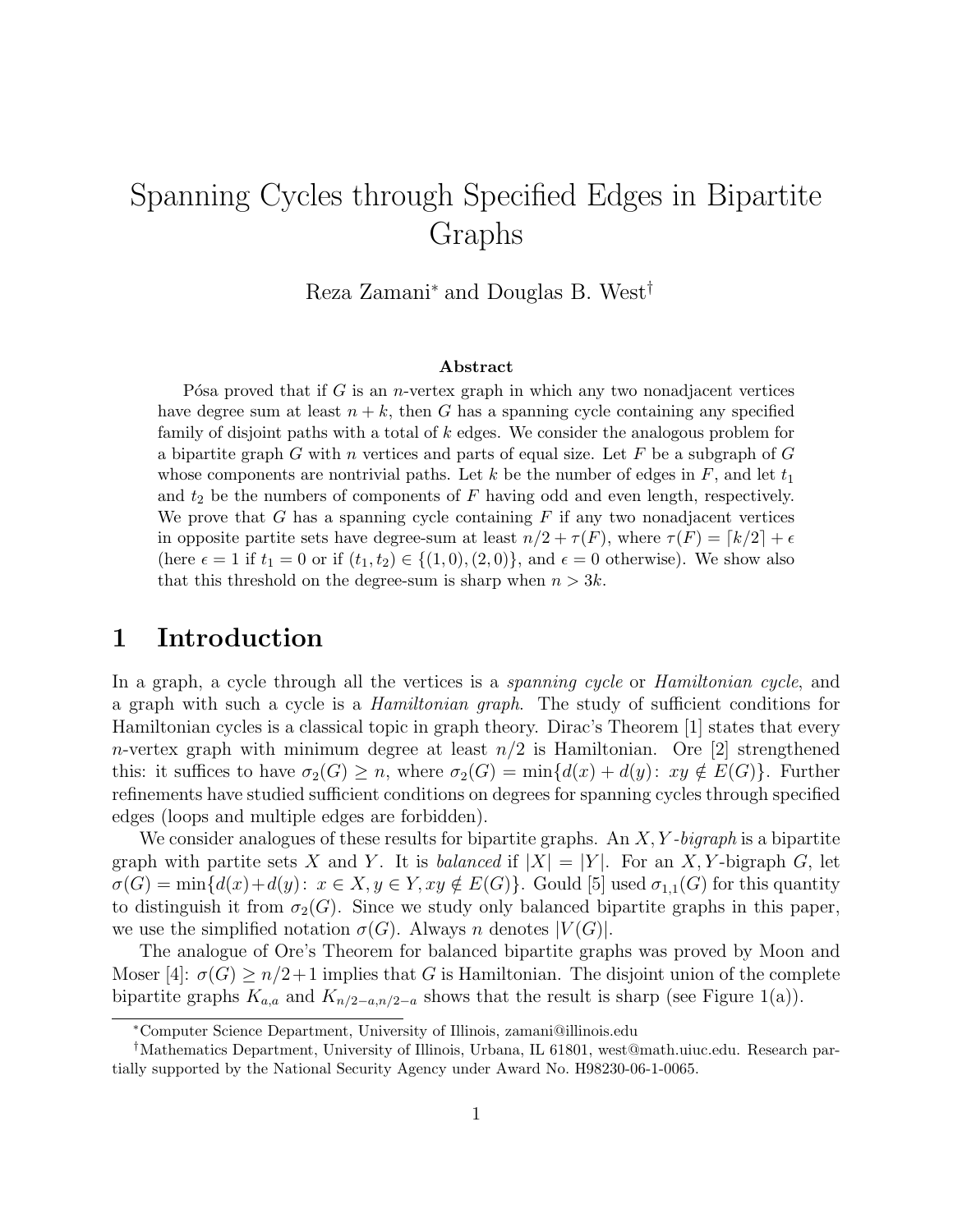Researchers also studied degree thresholds for the existence of spanning cycles through a specified set F of edges, calling a graph  $F$ -Hamiltonian when such a cycle exists. Of course, F must be a *linear forest*, meaning that every component of  $F$  is a path. We require all the paths to be nontrivial (positive length). When  $F$  is a perfect matching in a graph G, Häggkvist [6] proved that  $\sigma_2(G) \geq n+1$  is sufficient for G to be F-Hamiltonian. Las Vergnas [7] proved the bipartite analogue, showing that  $\sigma(G) \geq n/2 + 2$  suffices when F is a perfect matching. Again the threshold is sharp.

More generally, we seek a spanning cycle through a linear forest with  $k$  edges. For general graphs,  $\sigma_2(G) \geq n + k$  suffices (Pósa [8]). Faudree, Gould, and Jacobson [10] proved that when F has t components and k edges, with  $2 \leq k + t \leq n$ , the condition  $\sigma_2(G) \geq n + k$ guarantees that G has a cycle of length r containing F for all r such that  $2t + k \le r \le n$ .

We seek the threshold on  $\sigma(G)$  to guarantee that G is F-Hamiltonian whenever G is an n-vertex balanced bipartite graph and F is a linear forest in G having k edges. When F is a matching, the requirement on  $\sigma(G)$  as a function only of n was studied by Amar, Flandrin, Gancarzewicz, and Wojda [9]. They proved that if  $\sigma(G) > 2n/3$ , then every matching in G lies in some Hamiltonian cycle, and this threshold on  $\sigma(G)$  is sharp. Our problem adds the parameter k, and we seek the sufficiency threshold for  $\sigma(G)$  in terms of n and k.

Usually the answer is  $\sigma(G) \geq n/2 + \lceil k/2 \rceil$ , but the threshold is larger by 1 for some arrangements of k edges. Suppose that the k edges of  $F$  form  $t_1$  components of odd length and  $t_2$  components of positive even length. Let

$$
\epsilon(t_1, t_2) = \begin{cases} 1 & t_1 = 0 \\ 1 & (t_1, t_2) \in \{ (1, 0), (2, 0) \} \\ 0 & \text{otherwise} \end{cases}
$$

,

and let  $\tau(F) = [k/2] + \epsilon(t_1, t_2)$ . Our main result is that if  $\sigma(G) \geq n/2 + \tau(F)$ , then G is F-Hamiltonian. Furthermore, this threshold on  $\sigma(G)$  is sharp when  $n > 3k$ . Note that when  $n = 2k$ , the result of Las Vergnas yields  $n/2 + 2$  as the threshold. When  $n < 3k$  and F is a matching, the result of Amar et al. [9] yields  $2n/3$  as the threshold, but the sharpness example for their result requires  $n > 3k$ , like ours.

P<sup>osa's</sup> result for linear forests in general graphs does not depend on the number of components in the forest. His general result follows easily from the case of matchings. In the bipartite analogue, the general case reduces analogously to the case where each specified path has length 1 or 2. Paths of odd and even lengths behave differently in the bipartite setting because traversing them does or does not switch partite sets.

In Section 2 we present sharpness constructions for all cases with  $n > 3k$ . In Section 3 we reduce the sufficiency argument to the case where all components of the linear forest have length at most 2, and we outline the steps needed to complete the proof. The remainder of the paper proves the remaining needed structural statement that if  $\sigma(G) \geq n/2 + \tau(F)$  and G has a spanning path through  $F$  (where paths in  $F$  have length at most 2), then  $G$  also has a spanning cycle through F.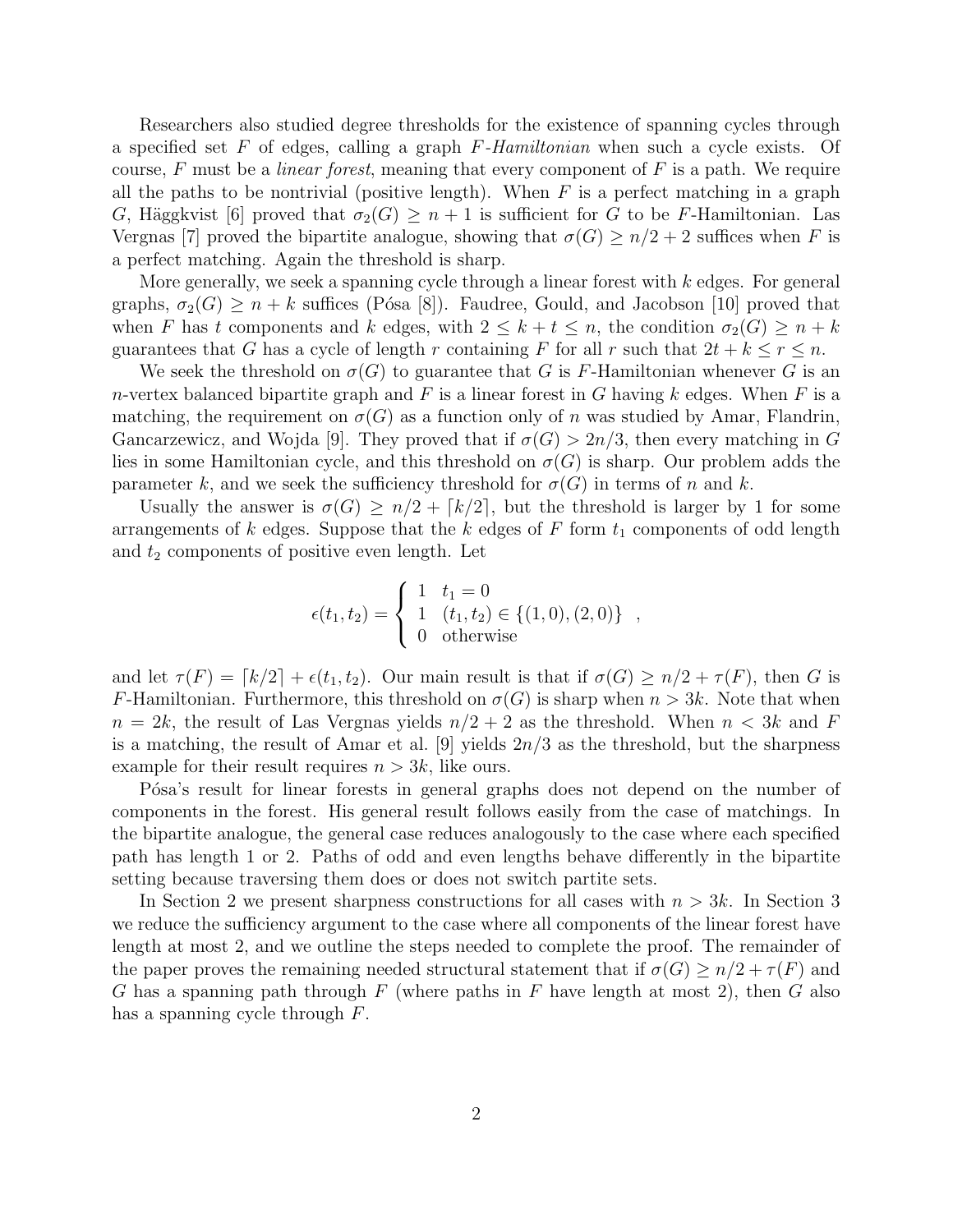# 2 Sharpness Constructions

In this section we introduce needed terminology and provide constructions showing that the results are sharp. We use  $V(G)$  and  $E(G)$  for the vertex and edge sets of a graph G. Let  $G + H$  denote the disjoint union of graphs G and H, let  $G[A]$  denote the subgraph of G induced by vertex set A, and let  $N(v)$  denote the set of neighbors of v.

We begin with sharpness constructions when all paths in the linear forest  $F$  have length 1 or 2. This will be the main case in the sufficiency proof, so we introduce special terminology.

**Definition 2.1.** A *short forest* is a linear forest whose components have length 1 or 2. When there are  $t_1$  components of length 1 and  $t_2$  of length 2, we also call this a  $(t_1, t_2)$ -short forest.

We will abuse notation slightly by often viewing  $F$  as a specified set of edges rather than a subgraph, but the usage will be clear from context. For example, when  $P$  is a path (or a cycle) in G, we say that P passes through F if  $F \subseteq E(P)$ .

Since k always denotes the number of edges in F, we have  $k = t_1 + 2t_2$  when F is a short forest, which includes all cases with  $k \leq 2$ . We first consider the special case  $\epsilon(t_1, t_2) = 1$ . The construction in Figure 1(a) for  $k = 0$  proves sharpness for the Moon–Moser result [4]. Since the graph in Figure 1(b) has a perfect matching containing  $xy$ , that construction also proves sharpness of Las Vergnas's result. Note that the short forests for which  $\epsilon(t_1, t_2) = 1$ are those with  $(t_1, t_2) \in \{(0, t), (1, 0), (2, 0)\}\,$ , where t is any nonnegative integer.

**Lemma 2.2.** Let *n* be even and greater than  $2(t_1 + 2t_2 + 1)$ . If  $\epsilon(t_1, t_2) = 1$ , then there is an n-vertex balanced X, Y-bigraph G and a  $(t_1, t_2)$ -short forest F in G such that  $\sigma(G)$  =  $n/2 + \tau(F) - 1$  and G has no spanning cycle through F.

*Proof.* Since  $\epsilon(t_1, t_2) = 1$  and  $k = t_1 + 2t_2$ , we have  $\tau(F) - 1 = \lceil t_1/2 \rceil + t_2$ .

For  $t_1 = t_2 = 0$ , the graph G in Figure 1(a) is  $K_{a,a} + K_{n/2-a,n/2-a}$ . It is disconnected and hence has no spanning cycle, but  $\sigma(G) = n/2$ .

For  $t_2 = 0$  and  $t_1 \in \{1,2\}$ , where  $\tau(F) - 1 = 1$ , we construct G in Figure 1(b) from  $K_{a-1,a-1} + K_{n/2-a,n/2-a}$  by adding x to X and y to Y with  $N(x) = Y \cup \{y\}, N(y) = X \cup \{x\},$ and  $xy \in F$ . Although  $\sigma(G) = n/2 + 1$ , there is no spanning cycle through xy. If  $t_1 = 2$ , then F has another edge not incident to x or y, but still there is no cycle through  $xy$ .



Figure 1: Sharpness constructions for  $(t_1, t_2)$ -short forests with  $t_2 = 0$  and  $t_1 \leq 2$ .

The remaining case is  $t_1 = 0$  and  $t_2 > 0$ . Let G have partite sets  $X_1 \cup X_0 \cup X_2$  and  $Y_1 \cup Y_0 \cup Y_2$ , with  $|X_1| = |Y_1| = |X_2| = |Y_2| = m$  and  $|X_0| = |Y_0| = t_2$ , where  $m \ge t_2$ . Let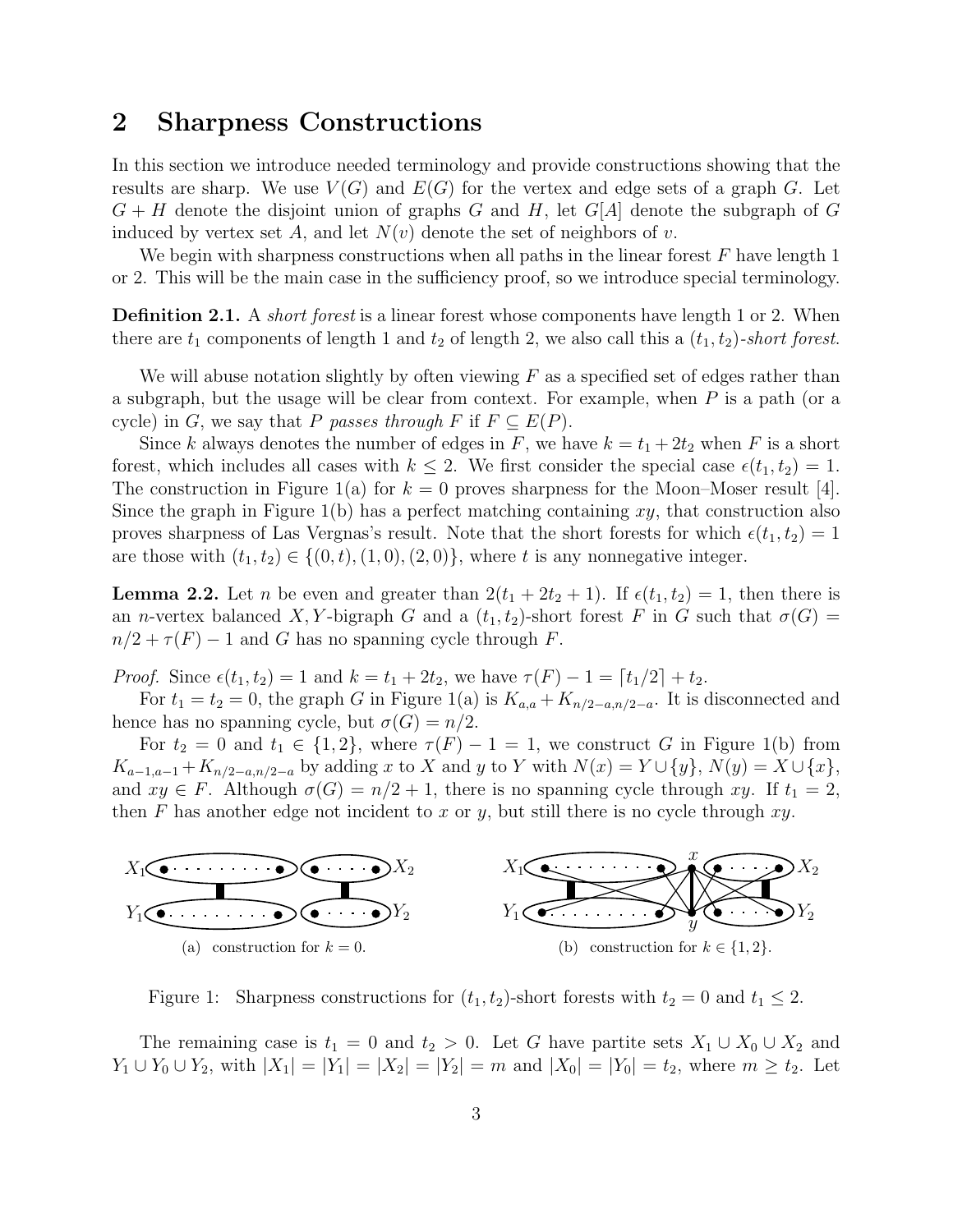$E(G)$  consist of all edges joining the partite sets except those from  $X_1$  to  $Y_2$  and from  $X_2$  to Y<sub>1</sub>; see Figure 2. Let F consist of a perfect matching in  $G[X_0 \cup Y_0]$  plus a matching of size  $t_2$  in  $G[X_2 \cup Y_0]$ ; note that F is  $(0, t_2)$ -short. If G has a spanning cycle C through F, then deleting  $V(F)$  cuts C into  $t_2$  paths. Since covering  $G - V(F)$  requires at least  $t_2 + 1$  paths (one for  $G[X_1 \cup Y_1]$  and at least  $t_2$  for  $G[X_2 \cup Y_2]$ ), no such cycle exists.  $\sqcup$ 



Figure 2: Sharpness when  $t_1 = 0$ .

The pairs  $(t_1, t_2)$  with  $\epsilon(t_1, t_2) = 0$  are those such that  $t_1 \geq 3$  or  $t_1 t_2 > 0$ . The next construction differs from those above because  $|X_1| \neq |Y_1|$ . Note that  $n > 3k$  is required.

**Lemma 2.3.** Fix  $t_1$  and  $t_2$  with  $\epsilon(t_1, t_2) = 0$  and let  $k = t_1 + 2t_2$ . For  $n \in \mathbb{N}$  with  $n \geq 2\lceil \frac{k+1}{2} \rceil$  $\frac{+1}{2}$ ] + 2k and  $n \equiv 2\lceil \frac{k}{2}$  $\frac{k}{2}$  | - 2 (mod 4), there is an *n*-vertex balanced bipartite graph G and a  $(t_1, t_2)$ -short forest F in G such that  $\sigma(G) = n/2 + \tau(F) - 1$  and G has no spanning cycle through F.

*Proof.* Since  $\epsilon(t_1, t_2) = 0$ , we have  $\tau(F) = \lceil k/2 \rceil$ . Fix  $m \in \mathbb{N}$  with  $m \geq |t_1/2| + t_2 + 1$ . Let G have partite sets  $X_0 \cup X_1 \cup X_2$  and  $Y_0 \cup Y_1 \cup Y_2$  with  $|X_0| = |Y_0| = t_1 + t_2$ ,  $|X_2| =$  $|Y_1| = m - \lfloor t_1/2 \rfloor - 1$ , and  $|X_1| = |Y_2| = m$ . Let  $E(G)$  consist of all edges joining the partite sets except those from  $X_1$  to  $Y_2$  and from  $X_2$  to  $Y_1$ ; see Figure 3. Let F consist of a perfect matching in  $G[X_0 \cup Y_0]$  plus a matching of size  $t_2$  in  $G[X_2 \cup Y_0]$ ; note that F is  $(t_1, t_2)$ -short. For  $x \in X_1$  and  $y \in Y_2$ , we have  $d_G(x) + d_G(y) = 2(m - \lfloor t_1/2 \rfloor - 1 + t_1 + t_2) = n/2 + \lceil k/2 \rceil - 1$ , and such a pair has the smallest degree-sum. The construction exists for  $m \geq \lfloor t_1/2 \rfloor + t_2 + 1$ , yielding all values of  $n$  specified in the hypothesis.



Figure 3: Sharpness when  $\epsilon(t_1, t_2) = 0$ .

Assume a spanning cycle C through F. Since F consists of  $t_1 + t_2$  paths, deleting  $V(F)$ cuts C into at most  $t_1 + t_2$  paths. Since  $|X_1| - |Y_1| = \lfloor t_1/2 \rfloor + 1$ , covering  $G[X_1 \cup Y_1]$  needs at least  $|t_1/2|+1$  paths; similarly, covering  $G[(X_2 - V(F)) \cup Y_2]$  needs at least  $|t_1/2|+t_2+1$ paths. Since covering  $G - V(F)$  needs more than  $t_1 + t_2$  paths, no such cycle exists.  $\Box$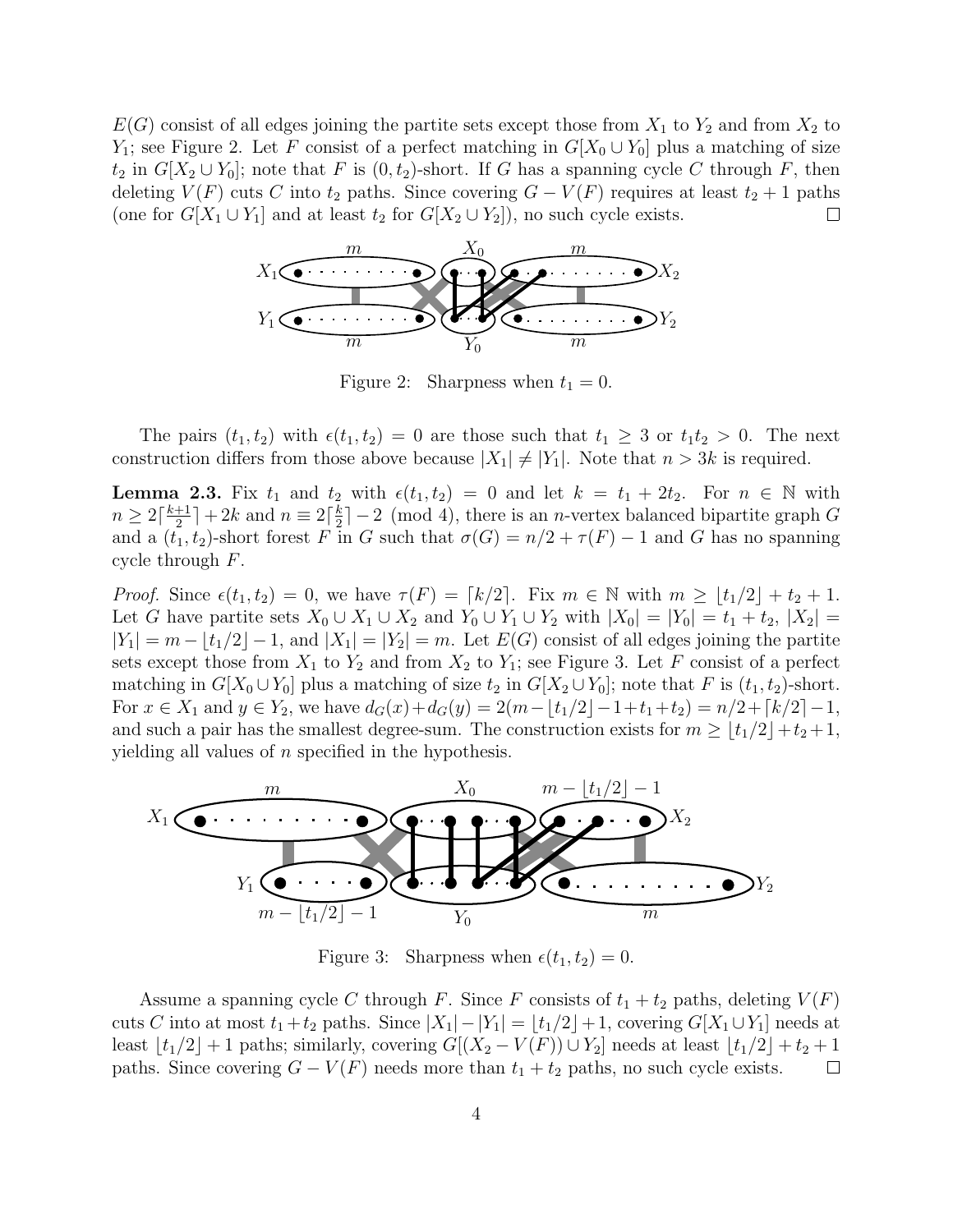Lemmas 2.2 and 2.3 provide sharpness constructions whenever  $k = t_1 + 2t_2$ . From the sharpness constructions for  $(t_1, t_2)$ -short forests, we obtain sharpness for linear forests with longer paths.

**Lemma 2.4.** Let F be a k-edge linear forest in an n-vertex bipartite graph G with  $\sigma(G)$  =  $n/2 + \tau(F) - 1$ . If G is not F-Hamiltonian, then there is an  $(n + 2)$ -vertex bipartite graph G' containing a  $(k+2)$ -edge linear forest F' with the same number of components of each parity as F, such that  $\sigma(G') = (n+2)/2 + \tau(F') - 1$  and G' is not F'-Hamiltonian.

*Proof.* Let xy be an edge in F with  $x \in X$ . Form G' from G by adding two new vertices x' and y' and setting  $N(y') = X$  and  $N(x') = Y$ . Note that  $\sigma(G') = \sigma(G) + 2$ . Form F' by adding to  $F - \{xy\}$  the edges  $\{xy', y'x', x'y\}$ . This does not change the parity of the length of any path, so  $\tau(F') = \tau(F) + 1$ . Hence  $\sigma(G') = |V(G')|/2 + \tau(F') - 1$ .

Any spanning cycle through  $F'$  in  $G'$  can be converted to a spanning cycle through  $F$  in  $G$ by replacing the path through  $x, y', x', y$  with the edge  $xy$ . Thus G' is not F'-Hamiltonian.  $\Box$ 

Repeating this construction yields examples for any desired list of path-lengths showing that  $\sigma(G) = n/2 + \tau(F) - 1$  is not sufficient, given that such an example exists with the same number of odd and even components when the lengths of the paths are at most 2. We have exhibited such examples when  $n > 3k$ .

# 3 Outline of the Sufficiency Proof

Our first step is to reduce proving sufficiency to the case of short forests, by in essence reversing the construction in Lemma 2.4.

**Lemma 3.1.** Let G be an *n*-vertex balanced X, Y-bigraph. If  $\sigma(G) \geq n/2 + \tau(F)$  guarantees a spanning cycle through F whenever F is a short linear forest in  $G$ , then it also suffices without the length restriction.

*Proof.* Let F consist of k edges forming  $t_1$  paths of odd length and  $t_2$  paths of even (positive) length. When  $k = t_1 + 2t_2$ , the forest F is short and there is nothing to prove. We proceed by induction on k with  $t_1$  and  $t_2$  fixed. For  $k > t_1 + 2t_2$ , some path in F has length at least 3; let  $x, y', x', y$  be consecutive vertices along it. Form  $G'$  from  $G - \{x', y'\}$  by adding the edge  $xy$  (if not already present). Let F' in G' be the same as F except for replacing the specified path through  $x, y', x', y$  with the edge  $xy$ .

Since  $t_1$  and  $t_2$  do not change,  $\tau(F') = \tau(F) - 1$ . Since each vertex of G' loses at most one neighbor in  $\{x', y'\}$ , we have  $\sigma(G') \ge \sigma(G) - 2 = |V(G')|/2 + \tau(F')$ . Hence the induction hypothesis yields a spanning cycle  $C'$  through  $F'$  in  $G'$ . Obtain the desired cycle  $C$  in  $G$  by replacing xy in C' with the path through  $x, y', x', y$ .  $\Box$ 

Our main task, which takes the bulk of the paper, will be to prove that  $G$  is  $F$ -Hamiltonian when the following conditions hold: F is a short forest,  $\sigma(G) \geq n/2 + \tau(F)$ , and G has a spanning path through  $F$ . A relatively easy induction on k then completes the sufficiency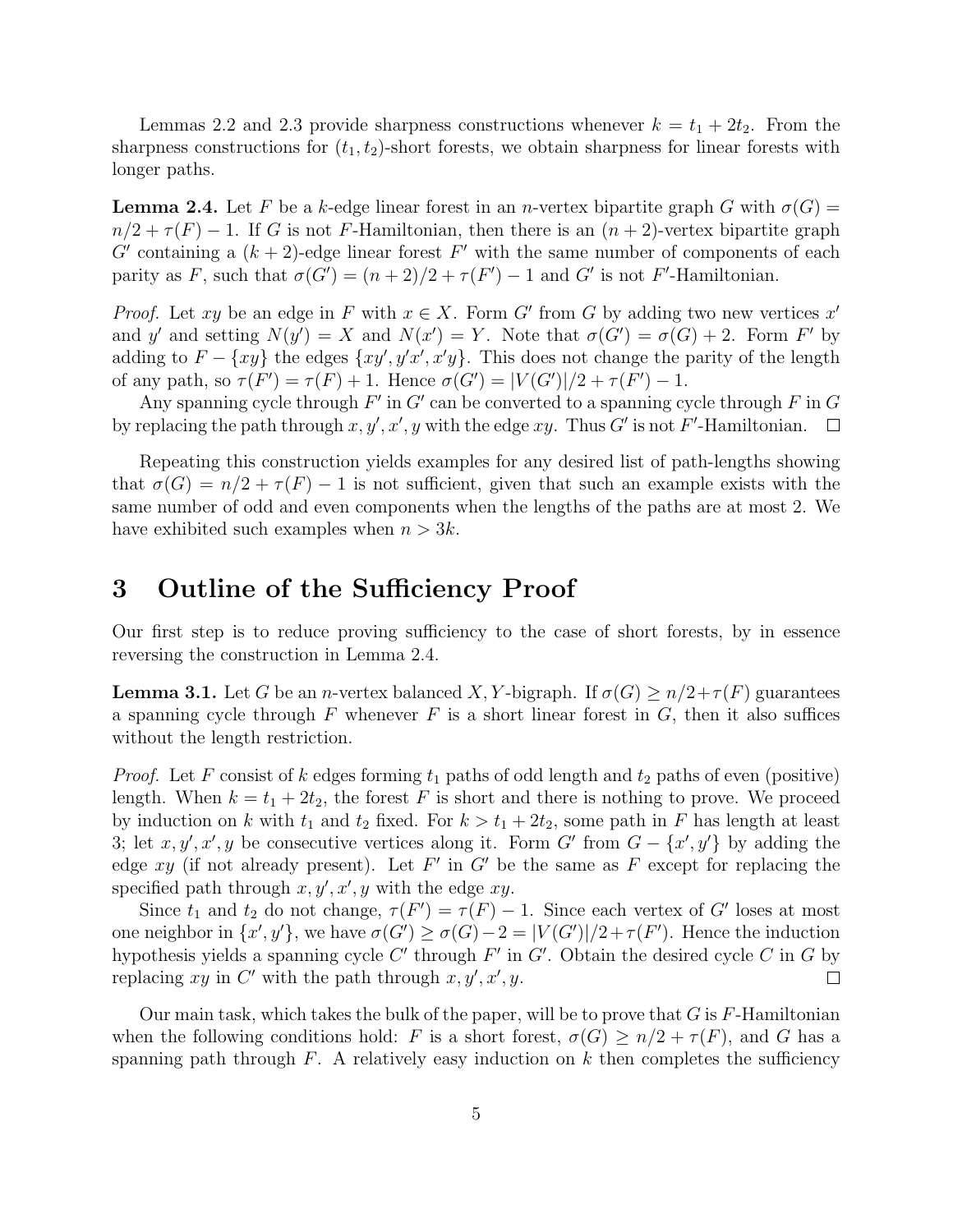proof. To clarify the structure of the proof, we present this induction first. The basis step, for  $k = 0$ , is the Moon-Moser result. We prove it here to make our result self-contained and to motivate some notions that we will use frequently later. When  $k = 0$ , we only need a spanning cycle. Note also that  $\epsilon(t_1, t_2) = 1$  when  $k = 0$ .

**Proposition 3.2.** [4] If G is an *n*-vertex balanced X, Y-bigraph and  $\sigma(G) \ge n/2 + 1$ , then G has a spanning cycle.

*Proof.* Adding edges preserves the condition  $\sigma(G) \geq n/2 + 1$ , so a maximal counterexample has a spanning path P with nonadjacent endpoints x and y. Since  $d_G(x) + d_G(y) \ge \sigma(G)$  $n/2+1$  and there are  $n/2$  odd-indexed edges along P, some odd-indexed edge  $x'y'$  contains neighbors of both x and y. Now  $(P - x'y') \cup \{xy', x'y\}$  is a spanning cycle (Figure 4).  $\Box$ 



Figure 4: Substituting  $xy'$  and  $x'y$  for  $x'y'$ .

The cycle produced in this proof is a concatenation of subpaths of P with adjacent endpoints. To express it in this way, we need appropriate notation for paths and subpaths.

**Definition 3.3.** An x, y-path is a path with endpoints x and y. Given vertices u and v on a path P, we write  $P(u, v)$  for the ordered list of vertices along P from u to v. Given a cycle C and an edge uv on C, we write  $C(u, v)$  for the list of vertices along the path  $C - uv$  from u to v. When L is a list of consecutive vertices on a path,  $\langle L \rangle$  denotes the path through the vertices of  $L$  in the specified order; this designates only the path, not the subgraph induced by L, which we write as  $G[L]$ . Analogously, when L is the full list of vertices along a cycle in order,  $[L]$  denotes that cycle; the square brackets suggest "closing" the path.

Now we can write the cycle in Figure 4 as  $[P(x, x'), P(y, y')]$ . Next we present the overall induction argument that uses the structural claim.

**Lemma 3.4.** If  $\sigma(G) \geq n/2 + \tau(F)$  implies that G is F-Hamiltonian whenever F is a short forest and G has a spanning path through F, then  $\sigma(G) \geq n/2 + \tau(F)$  implies that G is  $F$ -Hamiltonian for every linear forest  $F$  in  $G$ .

Proof. By Lemma 3.1, we may restrict our attention to short forests. For these we use induction on k, the number of edges. The case  $k = 0$  is the Moon–Moser result proved in Proposition 3.2, since  $\epsilon(t_1, t_2) = 1$  when  $k = 0$ .

For  $k > 0$ , let uv be an edge of F, and let  $F' = F - uv$  and  $k' = k - 1$ . Note that F' is a  $(t'_1, t'_2)$ -short forest in G for some  $t'_1$  and  $t'_2$  with  $k' = t'_1 + 2t'_2$ . Since  $\tau(F) = \lceil k/2 \rceil + \epsilon(t_1, t_2)$ and  $\tau(F') = [k'/2] + \epsilon(t'_1, t'_2)$ , we have  $\tau(F) \geq \tau(F')$  unless k is even,  $\epsilon(t_1, t_2) = 0$ , and  $\epsilon(t'_1, t'_2) = 1$ . This requires  $t_1 = 2$ , and then no choice for  $t_2$  is possible.

We conclude that  $\sigma(G) \geq n/2 + \tau(F')$ . Now the induction hypothesis implies that G has a spanning cycle C through  $F - uv$ . If  $uv \in E(C)$ , then C is a spanning cycle through F,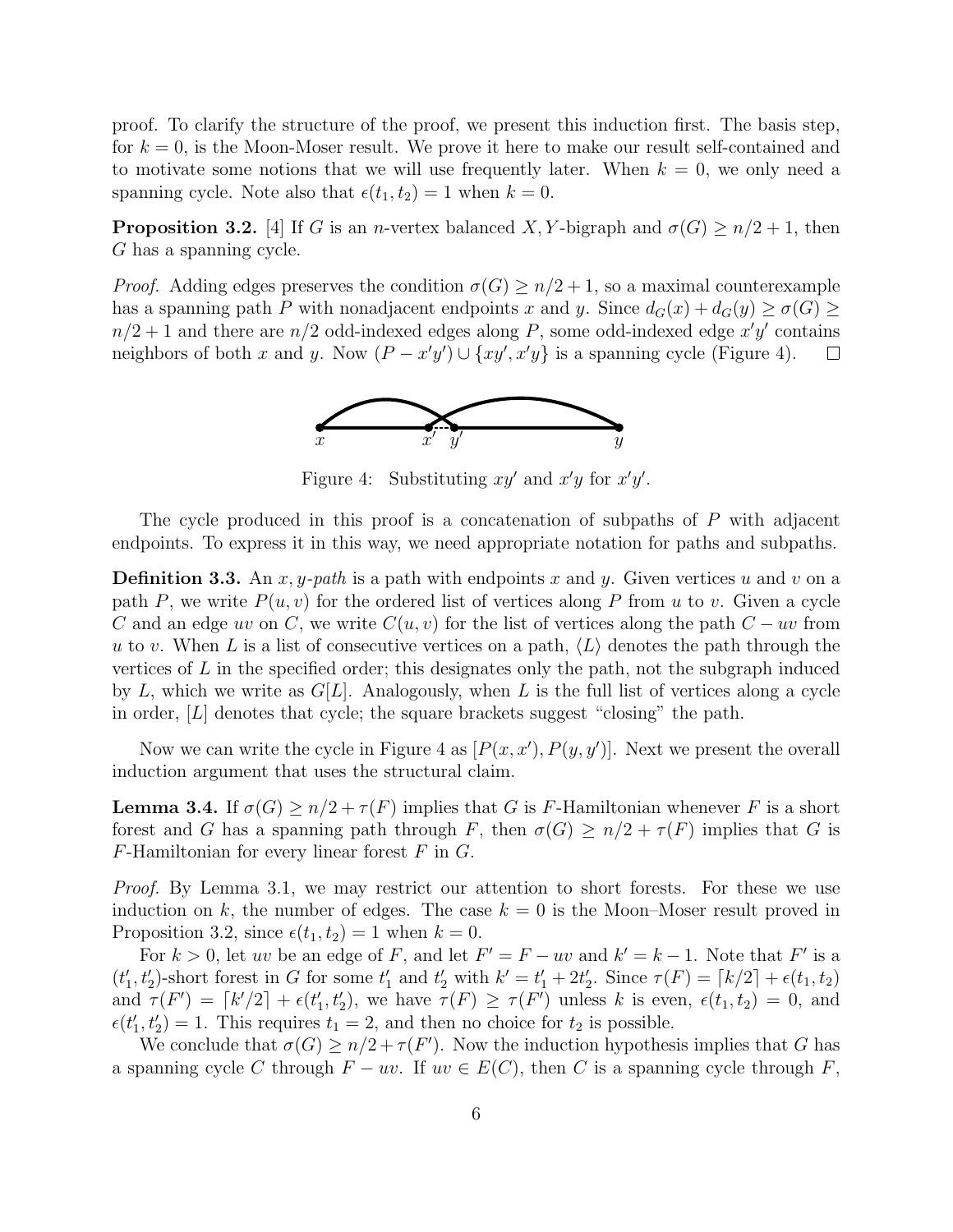as desired. Otherwise, let u' and u'' be the neighbors of u on C, and let v' and v'' be the neighbors of  $v$  on  $C$ , with  $v'$  and  $u'$  on different sides of the chord  $uv$  as in Figure 5.

Since paths in F have length at most 2, at most one edge in  $\{uu', uu'', vv', vv''\}$  is in F. If such an edge exists, then by symmetry we may assume it is  $uu''$ . Let  $Q$  be the path  $C - uu'$ . The path  $\langle Q(u', v), Q(u, v') \rangle$ , is a spanning path through F in G. Now the structural hypothesis guarantees that  $G$  has a spanning cycle through  $F$ .  $\Box$ 



Figure 5: Cycle C.

Thus our task is to prove that the hypothesis in Lemma 3.4 is a true statement. We begin by formalizing two important concepts from Proposition 3.2: parity of edges along a spanning path and having both endpoints of the path as neighbors.

**Definition 3.5.** Let G be an X, Y-bigraph containing an  $x, y$ -path P of odd length. An edge of P is an odd edge or even edge (with respect to P) when it has odd position or even position in a listing of the edges in order from one end of P. We write  $E_{\text{odd}}(P)$  for the set of all odd edges on P and  $E_{\text{even}}(P)$  for the set of all even edges on P. An edge on an x, y-path P is full (with respect to P) if one endpoint is adjacent to x and the other is adjacent to y. The edge is half-full (with respect to  $P$ ) if exactly one of these edges exists.

In this language, we generalize the idea used in the Moon-Moser result; we will use this remark frequently. We write  $u \leftrightarrow v$  when u and v are adjacent in G; otherwise,  $u \leftrightarrow v$ .

**Remark 3.6.** Let G be an *n*-vertex balanced X, Y-bigraph, and let P be a spanning x, ypath in G. Since each endpoint of an edge along P has at most one neighbor in  $\{x, y\}$ , the pigeonhole principle implies that if  $x \leftrightarrow y$  and  $d_G(x)+d_G(y) \ge n/2+p$ , then there are at least p full odd edges and at least  $p+1$  full even edges along P. Moreover, if  $d_G(x)+d_G(y)=n/2+p$ and there are exactly  $p$  full odd edges on  $P$ , then all other odd edges on  $P$  are half-full.

Having reduced our task to proving the hypothesis of Lemma 3.4, we henceforth adopt the setting of that statement as a uniform restriction on  $G$  and  $F$ . We will not continue to repeat these hypotheses, so we gather them here as a definition.

Definition 3.7. The Scenario. Throughout the rest of the paper, G denotes a fixed n-vertex balanced X, Y-bigraph, F is a short forest in G consisting of k edges, with  $t_1$  single-edge components and  $t_2$  double-edge components, and  $\sigma(G) \geq n/2 + \tau(F)$ . All uses of  $x, x', x_i$ indicate vertices in X, and all uses of  $y, y', y_i$  indicate vertices in Y. We call the edges of F the selected edges. Let  $F_1$  denote the set of isolated edges in F, and let  $F_2$  denote the set of edges of F in paths of length 2. Always P denotes a given spanning path through F with nonadjacent endpoints  $x \in X$  and  $y \in Y$ ; hence  $d_G(x) + d_G(y) \ge \sigma(G)$  and the end-edges of P are not full.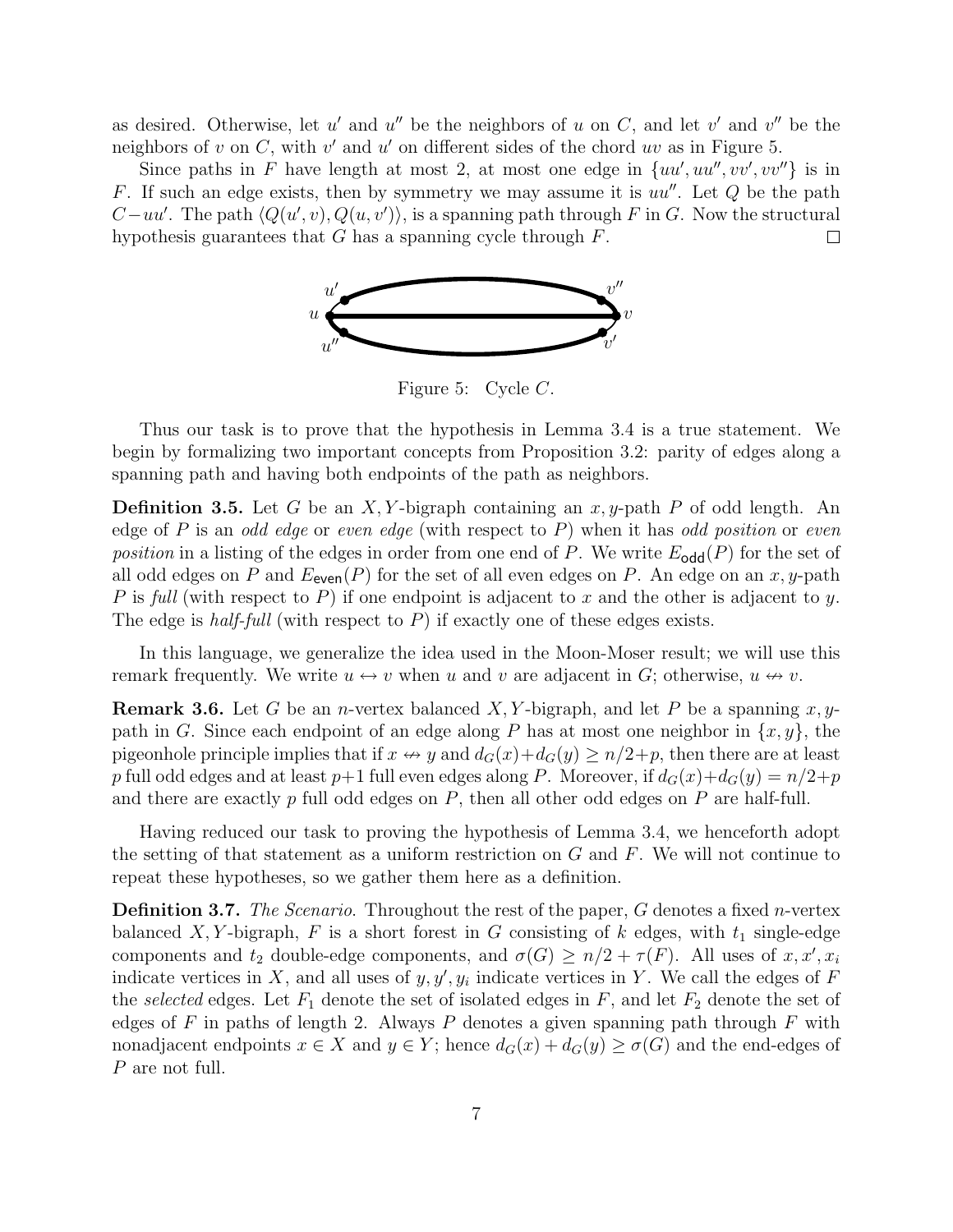Our task, given the scenario of Definition 3.7, is to produce a spanning cycle through F. We show successively that various conditions suffice to ensure such a cycle. We already observed in proving the Moon-Moser result that having an unselected full odd edge suffices. The subsequent sufficient conditions are:

On P there are fewer than  $\tau(F)$  selected odd edges (Lemma 3.8). Some full even edge on  $P$  is in  $F_1$  (Lemma 3.9). Along P, half of the selected edges are odd and half are even (Section 4). Both end-edges of P are unselected (Section 5). One end-edge of P is unselected (Section 6). Both end-edges of P are selected (Section 7).

The last three steps together include all cases for  $P$  and hence imply that the specified conditions guarantee a spanning cycle through  $F$ . This will complete the proof. We do not start with those cases because their proofs use the earlier, easier cases. The first two conditions are easy to show sufficient, and we close this section with that.

**Lemma 3.8.** If fewer than  $\tau(F)$  odd edges of P are selected, then G is F-Hamiltonian.

Proof. Since  $\sigma(G) \geq n/2 + \tau(F)$ , at least  $\tau(F)$  odd edges are full. Since fewer than  $\tau(F)$ are selected, some full odd edge is unselected, which we have observed is sufficient.  $\Box$ 

**Lemma 3.9.** If  $F_1$  contains a full even edge of P, then G is F-Hamiltonian.

*Proof.* Let  $y'x'$  be such an edge. Consecutive vertices  $x'', y', x', y''$  exist along P. Let  $Q =$  $\langle P(x'',x), y', x', P(y, y'') \rangle$  (see Figure 6). Since  $y'x' \in F_1$ , we have  $x''y', x'y'' \notin F$ , and hence Q passes through F. We may therefore assume  $x'' \leftrightarrow y''$ , which yields  $d_G(x'') + d_G(y'') \ge$  $n/2 + \tau(F)$ . Since every edge other than  $y'x'$  has different parity on P and Q, one of P and Q has fewer than  $\lceil k/2 \rceil$  selected odd edges. Since  $\tau(F) \geq \lceil k/2 \rceil$ , Lemma 3.8 applies.  $\Box$ 



Figure 6: The path Q.

Henceforth, the phrase "Lemma A.B applies" means the hypotheses of that lemma (often Lemma 3.8) have been satisfied and hence its conclusion (always existence of a spanning cycle through  $F$ ) holds, thereby completing the proof of that case.

# 4 Paths Splitting F by Parity

Given spanning paths  $P$  and  $Q$  through  $F$  such that every selected edge has opposite parity in P and Q, one of  $\{P, Q\}$  has at most  $|k/2|$  selected odd edges. Since  $\tau(F) \geq \lceil k/2 \rceil$ , Lemma 3.8 thus suffices when k is odd (or  $\epsilon(t_1, t_2) = 1$ ) and such P and Q exist. When k is even, this observation is not sufficient, and we need an additional structural lemma.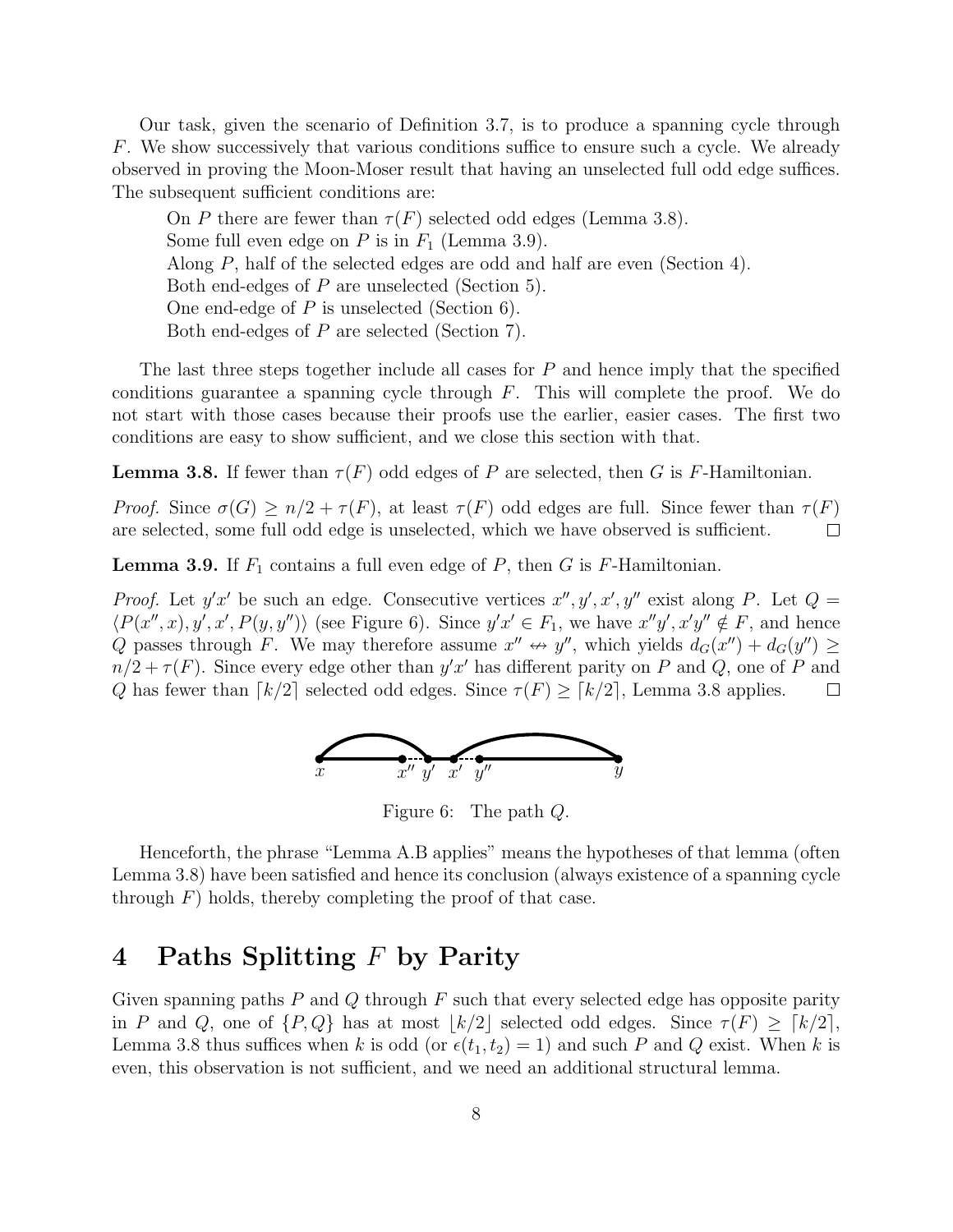**Definition 4.1.** The spanning path P through F splits F if  $|F \cap E_{\text{odd}}(P)| = |F \cap E_{\text{even}}(P)|$ . When  $x'y'$  is a full odd edge on P (hence not an end edge), preceded by  $y''$  and followed by  $x''$  on P, we define  $P^{x'y'}$  to be the path  $\langle P(x'', y), x', y', P(x, y'')\rangle$  (see Figure 7).



Figure 7: The path  $P^{x'y'}$ 

Every edge in both P and  $P^{x'y'}$  has the same parity on both paths, because movement from the "X-end" to the "Y-end" of  $P^{x'y'}$  traverses common edges of P and  $P^{x'y'}$  in the same direction (contrast this with Figure 6, where all edges except  $y'x'$  change parity).

**Lemma 4.2.** If k is even and P splits F, then G is F-Hamiltonian.

*Proof.* Suppose G is not F-Hamiltonian. Lemma 3.8 applies unless at least  $\tau(F)$  full odd edges are selected. Since P splits F, there are exactly  $k/2$  selected odd edges. Hence  $\tau(F) = k/2$ , which requires  $\epsilon(t_1, t_2) = 0$  and hence  $t_1 \geq 2$  ( $t_1$  is even when k is even). Every selected odd edge is full, and the other odd edges are half-full. Since  $x \leftrightarrow y$ , the end-edges of P are not full. Thus the end-edges of any path through F that splits  $F$  are unselected.

Since every path through F splits  $F_2$  by parity, P also must split  $F_1$ . Let  $x'y'$  be an odd edge in  $F_1$ . Since all selected odd edges are full,  $P^{x'y'}$  exists. Since  $x'y' \in F_1$ , this path also contains F, and it splits F since all edges of F have the same parity in P and  $P^{x'y'}$ . If the odd edge nearest to  $x'y'$  in either direction is selected, then an end-edge of  $P^{x'y'}$  is selected. The preceding paragraph forbids this when  $G$  is not  $F$ -Hamiltonian. Hence we may assume that any two selected odd edges of  $P$  incident to a common even edge are both in  $F_2$ .

Let  $r = t_1/2$ . Let  $x_1y_1$  be the odd edge in  $F_1$  closest to x on P; similarly choose  $x_2y_2$ closest to y. These edges are distinct when  $r \geq 2$ . We consider three cases for r.

**Case 1:**  $r \geq 3$ . Let  $x_3y_3$  be a third selected odd edge in  $F_1$ . Let  $\langle u_1, v_1, x_3, y_3, u_2, v_2 \rangle$ be the 6-vertex portion of P centered at  $x_3y_3$  (see Figure 8). Since  $x_3y_3 \in F_1$  and successive selected odd edges lie in  $F_2$ , none of  $u_1v_1, v_1x_3, y_3u_2, u_2v_2$  is selected.



Figure 8: Three selected odd edges.

If  $u_2 \leftrightarrow y$ , then let  $Q = \langle P(x', y), P(u_2, y_2), P(x, y_3) \rangle$ , where x' follows  $y_2$  on P. Edges in  $E(Q) \cap E(P)$  have the same parity in both paths, so Q splits F but has a selected end-edge. This is forbidden, so  $u_2 \leftrightarrow y$ . By symmetry,  $v_1 \leftrightarrow x$ . Since all unselected odd edges on P are half-full,  $v_2 \leftrightarrow x$  and  $u_1 \leftrightarrow y$ .

Consider paths  $\langle P(x, u_1), P(y, v_1) \rangle$  and  $\langle P(u_2, x), P(v_2, y) \rangle$  through F. Every edge of  $F_1$ except  $x_3y_3$  has different parity on these paths. Since  $x_3y_3$  is even on both and  $|F| = 2r+2t_2$ , one of the two has fewer than  $r + t_2$  selected odd edges, and Lemma 3.8 applies.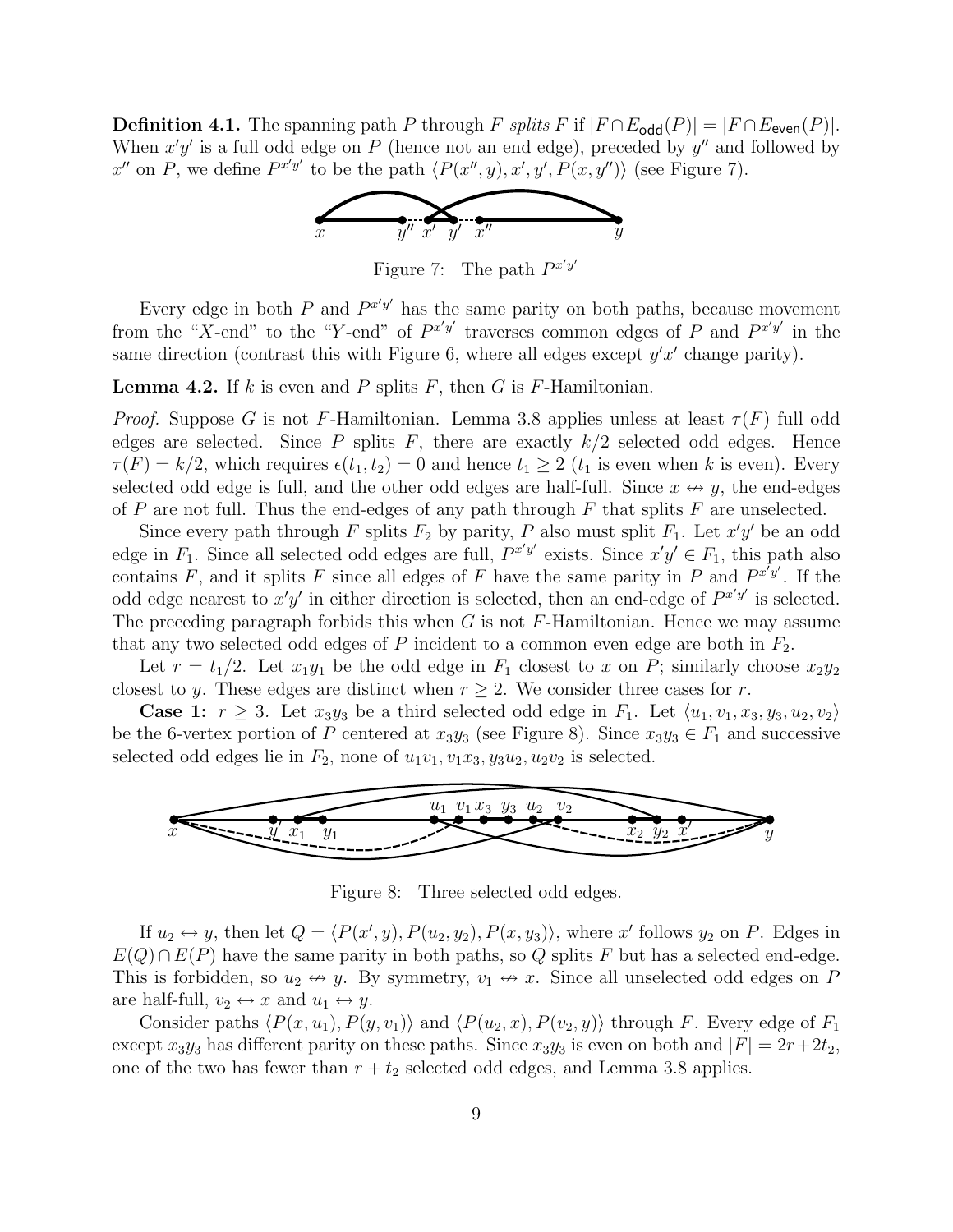**Case 2:**  $r = 2$ . Let  $\langle y', x_1, y_1, u_1, v_1 \rangle$  and  $\langle u_2, v_2, x_2, y_2, x' \rangle$  be the 5-vertex portions of P centered at  $y_1$  and  $x_2$  (see Figure 9). Again  $x_1y_1, x_2y_2 \in F_1$  implies that the other edges of these two subpaths are unselected. If  $u_1 \leftrightarrow y$ , then  $\langle P(x', y), P(u_1, y_2), P(x, y_1) \rangle$  has a selected end-edge, so  $u_1 \leftrightarrow y$ . Similarly,  $x \leftrightarrow v_2$ . Now, since unselected odd edges are half-full,  $x \leftrightarrow v_1$  and  $y \leftrightarrow u_2$ . Hence  $u_1v_1 \neq u_2v_2$ .



Figure 9: Exactly two selected odd edges.

The two edges of  $F_1 - \{x_1y_1, x_2y_2\}$  are both even edges of P. If either lies in  $\langle P(v_1, u_2) \rangle$ , then  $\langle P(u_1, x), P(v_1, u_2), P(y, v_2) \rangle$  has at most  $1 + t_2$  selected edges in odd position, and Lemma 3.8 applies. If each even edge of  $F_1$  lies in  $\langle P(x, u_1) \rangle$  or  $\langle P(v_2, y) \rangle$ , then by symmetry we may assume that  $\langle P(x, u_1) \rangle$  contains such an edge e. Now the edges  $y_1x_1, y_2x_2$ , and e all have even position in  $\langle P(u_1, x_1), P(y, v_1), P(x, y')\rangle$ . Hence this path through F has at most  $1 + t_2$  selected odd edges, and Lemma 3.8 applies.

**Case 3:**  $r = 1$ . Let  $x_1y_1$  be the odd edge of  $F_1$ , and let e be the even edge. By symmetry in X and Y, we may assume  $e \in \langle P(x, x_1) \rangle$ . Let  $\langle x_0, y_0, x_1, y_1 \rangle$  be the 4-vertex portion of P ending with  $x_1y_1$ . Since  $x_1y_1 \in F_1$ , both  $y_0x_1$  and  $x_0y_0$  are unselected.

If  $x_0 \leftrightarrow y$ , then  $\langle P(x, x_0), P(y, y_0) \rangle$  has only  $t_2$  selected odd edges, and Lemma 3.8 applies. Hence  $x_0 \leftrightarrow y$ . Since unselected odd edges are half-full,  $x \leftrightarrow y_0$ . Since  $\epsilon(t_1, t_2) = 0$ , we have  $t_2 > 0$ , and  $F_2$  is nonempty. Let b be the center of a component  $\langle P(a, b, c) \rangle$  of  $F_2$ .

Compare P with the path obtained from  $P^{x_1y_1}$  by interchanging X and Y; in both the end-edges are unselected, F is split, and  $x_1y_1$  is full. Both paths have b and e on the same side of  $x_1y_1$ , or both have them on opposite sides. Hence we may assume  $b \in Y$  in the first case (Figure 10) and  $b \in X$  in the second case (Figure 11). Let d be the vertex before a on  $P$ , and let  $x'$  be the vertex before  $y$ .

In the first case, with  $a \in X$ , the edge ab is selected and odd, hence full, hence  $a \leftrightarrow y$ . Now  $\langle P(x', x_1), y, P(a, y_0), P(x, d) \rangle$  has only  $t_2$  selected odd edges, and Lemma 3.8 applies.



Figure 11: The even edge of  $F_1$  and  $\langle d, a, b, c \rangle$  on opposite sides of  $x_1y_1$ .

 $\bar{y}$ 

 $x_0 \ y_0 \ x_1 \ y_1$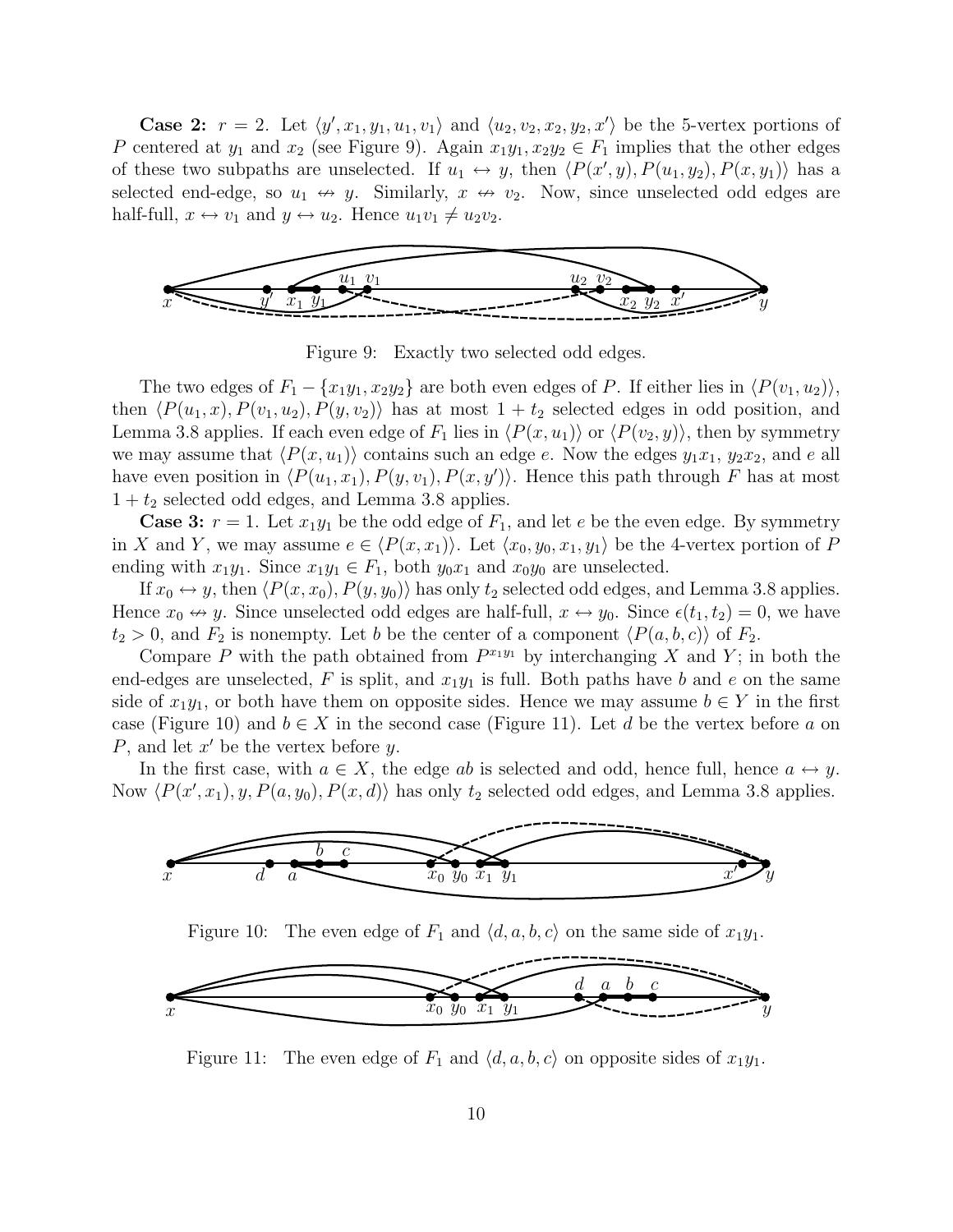In the second case, if  $d \leftrightarrow y$ , then  $\langle P(a, y), P(d, x) \rangle$  splits F and has a selected endedge, so we may assume  $d \leftrightarrow y$ . Unselected odd edges are half-full, so  $x \leftrightarrow a$ . Now  $\langle P(d, x_1), P(y, a), P(x, y_0) \rangle$  has only  $t_2$  selected odd edges, and Lemma 3.8 applies.  $\Box$ 

# 5 Paths with Both End-edges Unselected

In this section we complete the proof for the case of a spanning path whose end-edges are unselected. In the previous section our focus was on such a path, with the additional hypothesis that it splits F. Having eliminated that case, we may now assume that the numbers of even and odd selected edges along P differ. The first two lemmas are tools.

**Lemma 5.1.** If there are at most  $\lfloor k/2 \rfloor$  selected odd edges along P, then G is F-Hamiltonian.

*Proof.* Lemma 3.8 applies when fewer than  $\lceil k/2 \rceil$  odd edges are selected, and Lemma 4.2 applies when equality holds.  $\Box$ 

**Lemma 5.2.** Given that P has unselected full even edges  $y_i x_i$  and  $y_j x_j$ , let Q be the portion of  $P$  between them. If the end-edges of  $P$  are unselected, and the inequality below holds, then  $G$  is  $F$ -Hamiltonian.

$$
|E_{\text{odd}}(Q) \cap F_1| - |E_{\text{even}}(Q) \cap F_1| \le 2\lfloor t_1/2 \rfloor - t_1 + 1
$$

*Proof.* Name the vertices so that  $y_i x_i$  is later than  $y_j x_j$  along P, so  $Q = \langle P(x_j, y_i) \rangle$ . With y' and x' neighboring x and y, let  $R = \langle P(x', x_i), y, P(x_j, y_i), x, P(y_j, y') \rangle$  (see Figure 12). Edges in both  $P$  and  $R$  have different parity in  $R$  and  $P$ , except for those in  $Q$ . Thus

$$
|E_{\text{odd}}(R) \cap F_1| + |E_{\text{odd}}(P) \cap F_1| = t_1 + |E_{\text{odd}}(Q) \cap F_1| - |E_{\text{even}}(Q) \cap F_1| \le 2\lfloor t_1/2 \rfloor + 1.
$$

We conclude that P or R has at most  $\lfloor t_1/2 \rfloor$  edges of  $F_1$  in odd position. Since  $y_i x_i, y_j x_j$ , and the end-edges of  $P$  are unselected,  $R$  and  $P$  both pass through  $F$ . One of them has at most  $|t_1/2| + t_2$  selected odd edges, so Lemma 5.1 applies.  $\Box$ 



Figure 12: Horizontal path P and modified path R.

**Lemma 5.3.** If  $t_1 \leq 2$ , or if both end-edges of P are unselected, then G is F-Hamiltonian.

*Proof.* There are at least  $\tau(F) + 1$  full even edges along P. Let S be the set of full even edges outside  $F_2$ ; note that  $|S| \geq [t_1/2] + \epsilon(t_1, t_2) + 1$ . If any edge of S is in  $F_1$ , then G is F-Hamiltonian by Lemma 3.9, so we may assume  $S \cap F = \emptyset$ . Index S as  $y_1x_1, \ldots, y_sx_s$  in order along P from x to y. Let  $Q_j = \langle P(x_j, y_{j+1}) \rangle$  for  $1 \le j < s$ . Note that always  $s \ge 2$ .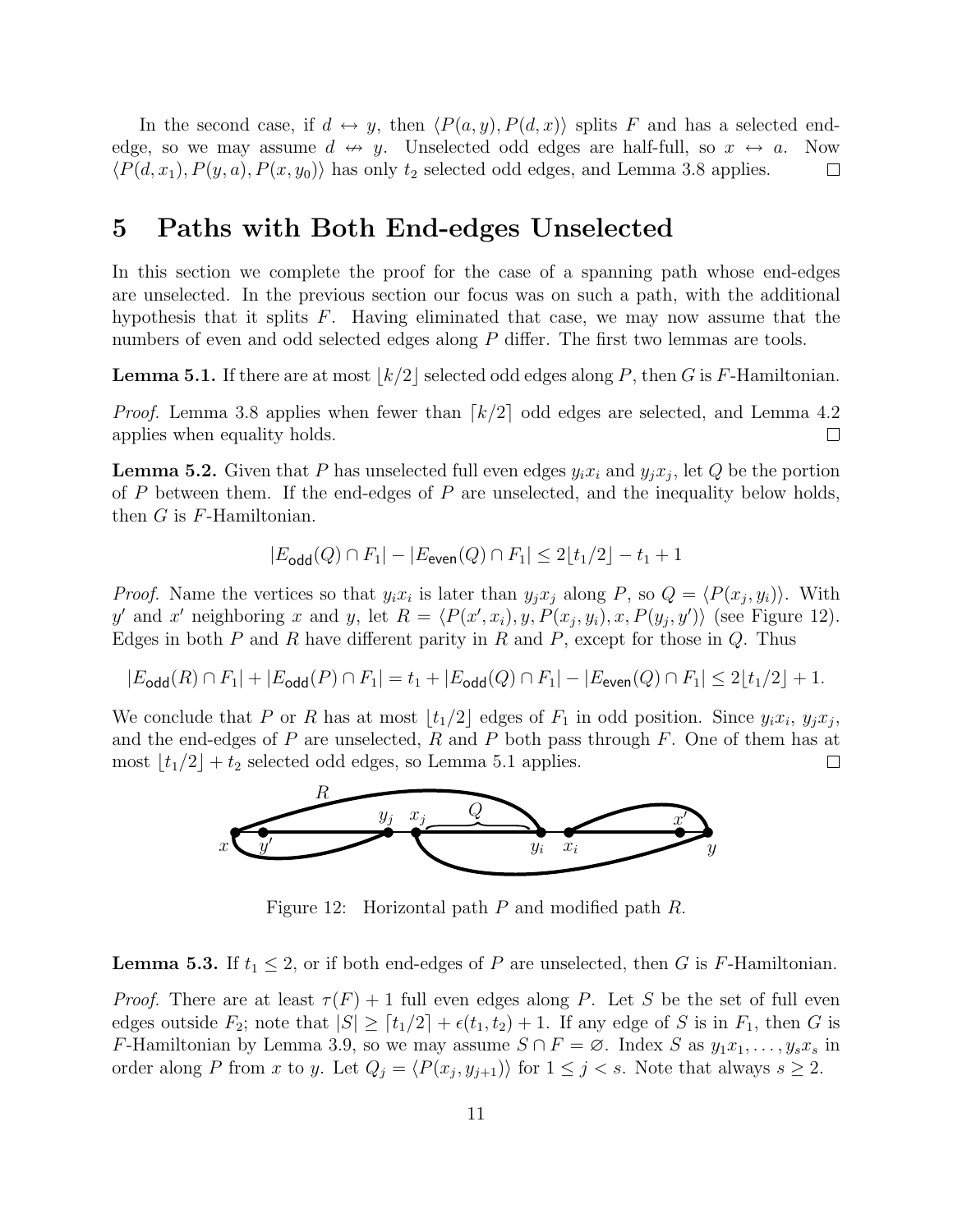**Case 1:**  $t_1 \leq 2$ . Note first that if  $t_1 = 0$ , then there are exactly  $k/2$  selected odd edges along P, and Lemma 5.1 applies. If  $t_1 \in \{1, 2\}$ , then  $\lfloor t_1/2 \rfloor = 2\lfloor t_1/2 \rfloor - t_1 + 1$ . If  $s \geq 3$ , then paths  $Q_1$  and  $Q_2$  exist; one of them contains at most  $\lfloor t_1/2 \rfloor$  edges of  $F_1$ , so in this case Lemma 5.2 applies. If  $t_2 = 0$ , then  $\epsilon(t_1, t_2) = 1$  and  $s \geq 3$ , as desired. If  $t_2 > 0$ , then  $\epsilon(t_1, t_2) = 0$ , but still  $s \geq 3$  if some even edge in  $F_2$  is not full. Hence we may assume that  $t_2 > 0$  and that all even edges of  $F_2$  are full.

Since  $|F_1| \leq 2$ , Lemma 5.1 applies unless every edge of  $F_1$  is odd. Since  $\tau(F) = 1 + t_2$ , there are at least  $t_2 + 1$  full odd edges, with at most  $t_2$  in  $F_2$ . Since an unselected full odd edge yields a spanning cycle through F, we may assume that some odd edge  $\hat{x}\hat{y}$  in  $F_1$  is full.

Since  $t_2 > 0$ , by symmetry we may assume  $F_2$  has an edge in  $\langle P(\hat{y}, y) \rangle$ . Let  $d, a, b, c$  be four vertices in order along  $\langle P(\hat{y}, y) \rangle$  such that  $ab, bc \in F_2$  (see Figure 11, with  $\hat{x}\hat{y}$  replacing  $x_1, y_1$  in the figure). If  $a \notin Y$ , then consider  $P^{\hat{x}\hat{y}}$  instead of P and interchange X and Y; hence we may assume  $a \in Y$ . Now ab is a full even edge in  $F_2$ , so  $x \leftrightarrow a$  (as in Figure 11). The path  $\langle P(d, x), P(a, y)\rangle$  has  $\hat{y}\hat{x}$  in even position, so it has at most  $|k/2|$  selected odd edges, and Lemma 5.1 applies.

**Case 2:**  $t_1 \geq 3$ . In this case  $\epsilon(t_1, t_2) = 0$ . Let y' and x' be the neighbors of x and y on P. For  $1 \leq j \leq s$ , let  $R_j = \langle P(x', x_{j+1}), y, P(x_j, y_{j+1}), x, P(y_j, y') \rangle$ ; this is just the path R in Figure 12 with  $i = j + 1$ . If  $|E_{\text{odd}}(Q_j) \cap F_1| - |E_{\text{even}}(Q_j) \cap F_1| \leq 2\lfloor t_1/2 \rfloor - t_1 + 1$  for some j, then Lemma 5.2 applies. For  $t_1$  even, we may thus assume that  $|E_{\text{odd}}(Q_i) \cap F_1| \geq 2$  for all j. Hence  $|E_{\text{odd}}(P) \cap F_1| \geq 2s - 2 \geq t_1 = |F_1|$ . We conclude that all edges of  $F_1$  have odd position in  $P$ , and that every  $Q_j$  contains exactly two of them. Hence exactly two members of  $F_1$  (those in  $Q_j$ ) have odd position in  $R_j$ ; since  $t_1 \geq 4$ , Lemma 5.1 applies.

The remaining case is  $t_1$  odd. Let  $p = \lceil t_1/2 \rceil$ ; note that  $s > p$ . Lemma 5.2 applies unless

$$
|E_{\text{odd}}(Q_j) \cap F_1| - |E_{\text{even}}(Q_j) \cap F_1| \ge 1 \qquad \text{for } 1 \le j \le p. \tag{*}
$$

Since  $|F_1| = t_1 < 2p$ , we have  $|E_{\text{odd}}(Q_i) \cap F_1| = 1$  and  $|E_{\text{even}}(Q_i) \cap F_1| = 0$  for some j. Since selected edges outside  $Q_j$  have opposite parity in P and  $R_j$ , for this j we have  $|E_{\text{odd}}(R_j) \cap F_1| + |E_{\text{odd}}(P) \cap F_1| = t_1 + 1$ . If  $R_j$  or P has at most  $\lfloor t_1/2 \rfloor$  odd edges in  $F_1$ , then Lemma 5.1 applies. Hence each has exactly p, meaning that  $F_1$  has exactly p odd edges and p−1 even edges on P. Now (\*) requires  $|E_{\text{odd}}(Q_i) \cap F_1| = 1$  and  $|E_{\text{even}}(Q_i) \cap F_1| = 0$  for  $1 \leq j \leq p$ . Hence each even edge of  $F_1$  is in  $\langle P(x, y_1) \rangle$  or  $\langle P(x_{p+1}, y) \rangle$ , and all odd edges are in  $\langle P(x_1, y_{p+1})\rangle$ . By symmetry, we may assume that  $P(x_{p+1}, y)$  has at most  $\lfloor (p-1)/2 \rfloor$  even edges of  $F_1$ . Now  $\langle P(x', x_2), y, P(x_1, y_2), P(x, y_1) \rangle$  has at most  $\lfloor (p-1)/2 \rfloor + 1 + t_2$  selected odd edges (counting one in  $Q_1$ ). Since  $p + 1 \le t_1$  for  $t_1 \ge 3$ , Lemma 5.1 applies.  $\Box$ 

## 6 Paths with One End-edge Selected

Several types of alternate paths will be useful in this section. We assume throughout this section that on P the initial edge  $xy'$  is selected and the final edge  $x'y$  is unselected.

**Lemma 6.1.** If P has a full unselected even edge  $\bar{y}\bar{x}$  preceded somewhere by an unselected odd edge  $\hat{x}\hat{y}$  whose X-endpoint is adjacent to y, then G is F-Hamiltonian.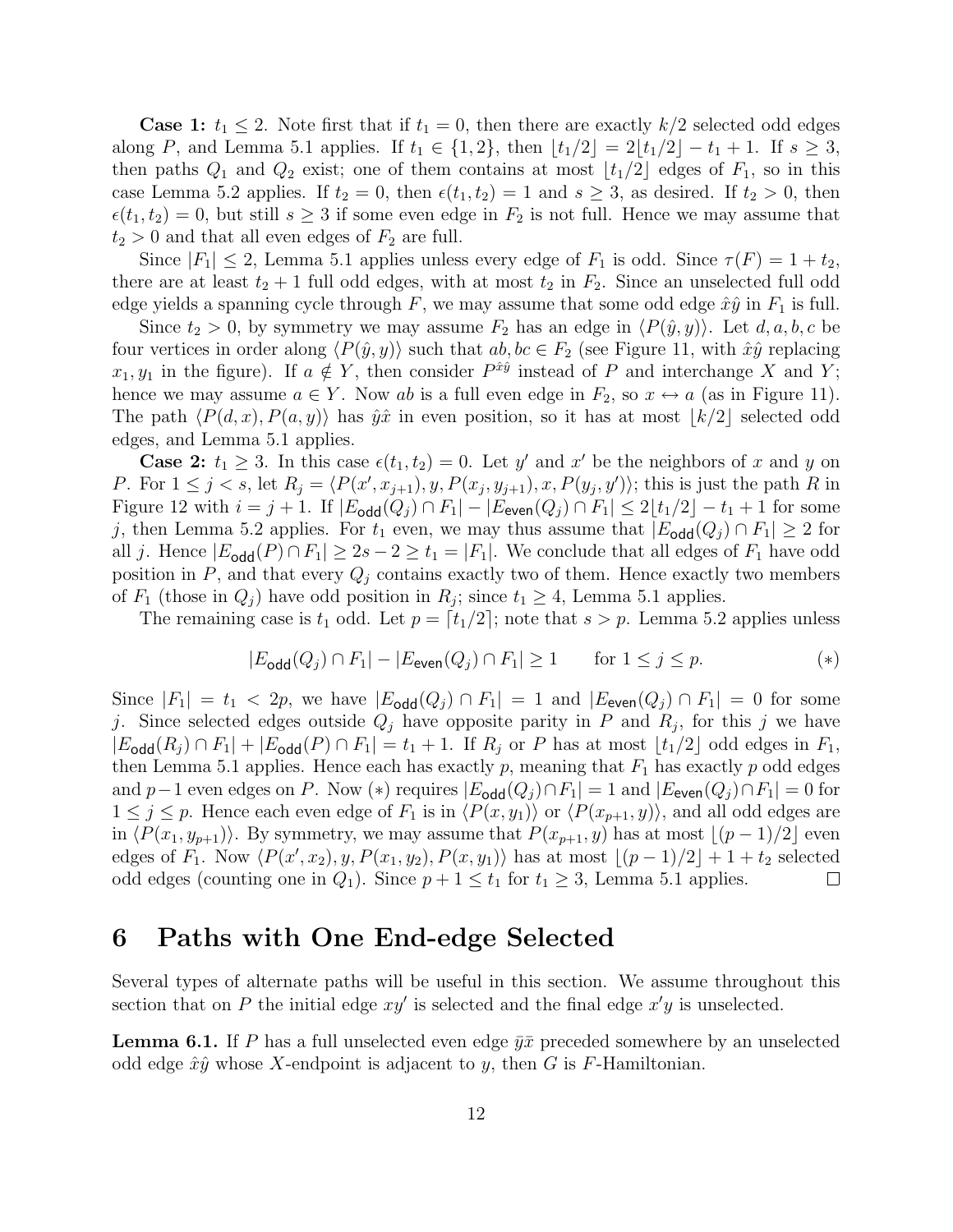*Proof.* Let  $Q = \langle P(x', \bar{x}), y, P(\hat{x}, x), P(\bar{y}, \hat{y}) \rangle$  (see Figure 13); note that Q passes through F. Since  $Q$  travels backward along  $P$  from  $x'$ , every edge of  $F$  has opposite parity on  $P$  and  $Q$ , so Lemma 5.1 applies.  $\Box$ 



Figure 13: The path Q, toggling parity.

**Lemma 6.2.** If P has a full unselected even edge  $\bar{y}x$  followed somewhere by an unselected odd edge  $\hat{x}\hat{y}$  whose Y-endpoint is adjacent to x, and  $\langle P(\bar{x}, y) \rangle$  contains at least  $\lceil t_1/2 \rceil$  odd edges of  $F_1$ , then G is F-Hamiltonian.

*Proof.* Let  $Q' = \langle P(\hat{x}, \bar{x}), P(y, \hat{y}), P(x, \bar{y}) \rangle$  (see Figure 14). All selected edges of  $\langle P(\bar{x}, y) \rangle$ appear with opposite parity on P and Q', including at least  $\lceil t_1/2 \rceil$  edges of  $F_1$  in odd position on P. Hence  $|E_{\text{odd}}(Q') \cap F| \le t_1 - [t_1/2] + t_2 \le \lfloor k/2 \rfloor$ , and Lemma 5.1 applies.  $\Box$ 



Figure 14: The path  $Q'$ , mostly toggling parity.

**Lemma 6.3.** If one end-edge of P is unselected, then G is  $F$ -Hamiltonian.

*Proof.* By Lemma 5.3, we may assume  $t_1 \geq 3$  and  $\epsilon(t_1, t_2) = 0$ . Since  $\sigma(G) \geq n/2 + \lceil t_1/2 \rceil + t_2$ , there are at least  $\lceil t_1/2 \rceil + t_2 + 1$  full even edges along P.

The components of  $F_2$  are paths of length 2. Let S be the set of full even edges on P that do not lie in  $F_2$  and are not incident to a component of  $F_2$  whose even edge is not full. Index the edges of S as  $y_1x_1, \ldots, y_sx_s$  along P from x to y. Since S is obtained by discarding from the set of all full even edges at most one for each component of  $F_2$ , we have  $s > [t_1/2] \geq 2$ . If any edge of S is in  $F_1$ , then Lemma 3.9 applies; hence we may assume  $S \cap F = \emptyset$ .

For  $1 \leq j \leq s$ , let  $y'_j$  be the neighbor of  $x_j$  on P other than  $y_j$ . If  $x_jy'_j \notin F$  for some such j, then Lemma 6.1 applies, using  $x_j y'_j$  as  $\hat{x}\hat{y}$  and  $y_s x_s$  as  $\bar{y}\bar{x}$ . Hence we may assume  $x_j y'_j \in F$ . Introducing the next two vertices, let  $y_j, x_j, y'_j, x'_j, y''_j$  be consecutive along P. If  $x_jy'_j \in F_2$ , then  $\langle x_j, y'_j, x'_j \rangle$  is a component of  $F_2$ , since  $y_jx_j \notin F$ . Since  $y_jx_j \in S$ , the next even edge  $y'_j x'_j$  must also be full (by the definition of S). We conclude that  $x'_j \leftrightarrow y$  and  $x'_j y''_j \notin F$ . Again Lemma 6.1 applies, with  $x'_j y''_j$  as  $\hat{x}\hat{y}$  and  $y_s x_s$  as  $\bar{y}\bar{x}$ .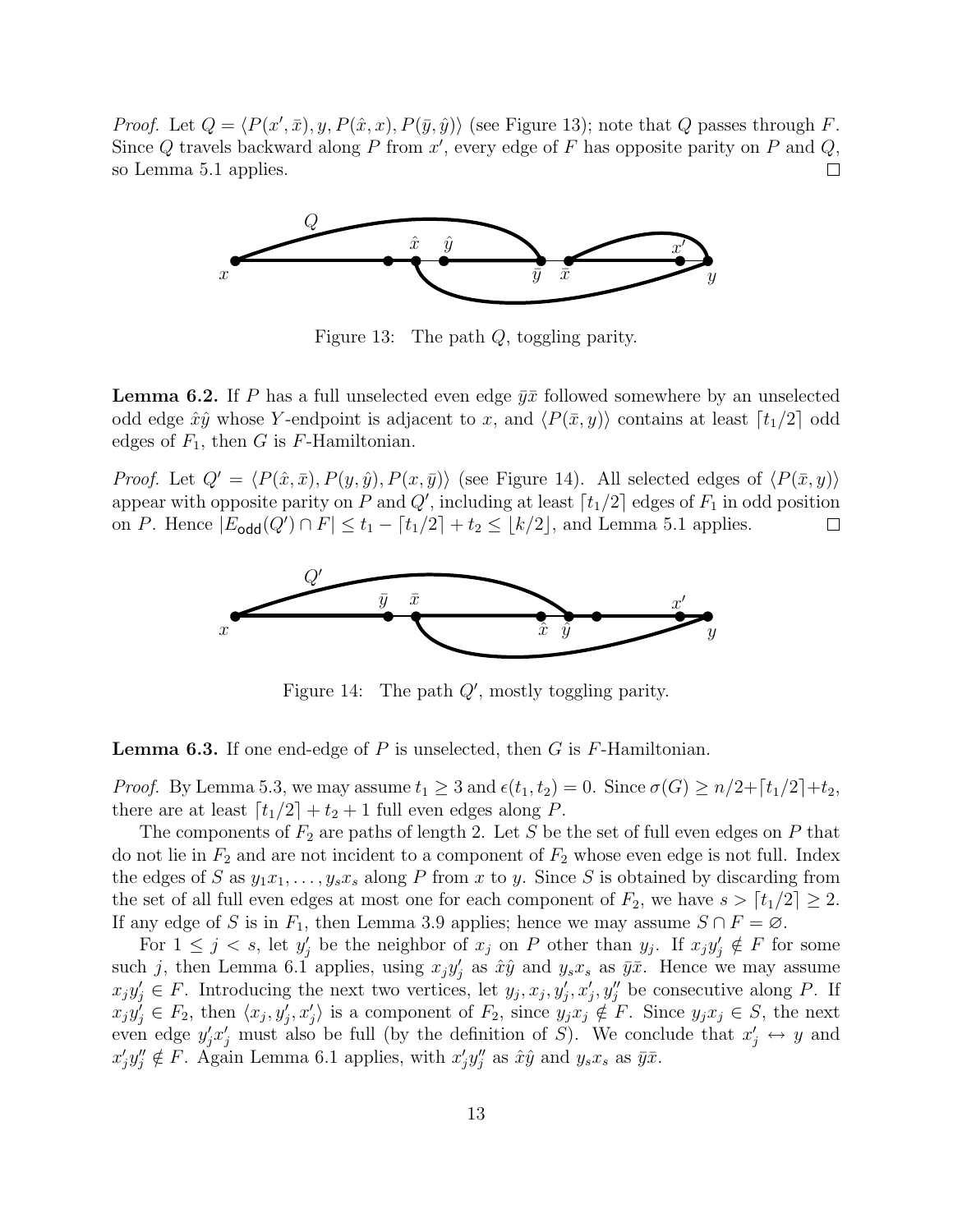Therefore, we may assume  $x_j y'_j \in F_1$  for  $1 \leq j < s$ . For such j, let  $x_{j+1}^-$  be the vertex before  $y_{j+1}$  on P. If  $x_{j+1}^{-}y_{j+1} \notin \mathring{F}$ , then Lemma 6.2 applies with  $x_{j+1}^{-}y_{j+1}$  as  $\hat{x}\hat{y}$  and  $y_1x_1$ as  $\bar{y}\bar{x}$ , since  $s-1 \geq \lceil t_1/2 \rceil$ . Hence we may assume  $x_{j+1} - \bar{y}_{j+1} \in F$ . Introducing the two preceding vertices, let  $x_{j+1}^-, y_{j+1}^-, x_{j+1}^-, y_{j+1}, x_{j+1}$  be consecutive along P. If  $x_{j+1}^-y_{j+1} \in F_2$ , then  $\langle y_{j+1}^-, x_{j+1}^-, y_{j+1} \rangle$  is a component of  $F_2$ , since  $y_{j+1}x_{j+1} \notin F$ . Since  $y_{j+1}x_{j+1} \in S$ , the preceding even edge  $y_{j+1}^- x_{j+1}^-$  must also be full (by the definition of S), and hence  $y_{j+1}^- \leftrightarrow x$ . Again Lemma 6.2 applies, with  $x_{j+1}^{-}y_{j+1}^{-}$  as  $\hat{x}\hat{y}$  and  $y_1x_1$  as  $\bar{y}\bar{x}$ .

Therefore, we may assume for  $1 \leq j < s$  that  $x_{j+1}^-, y_{j+1} \in F_1$ , along with our previous conclusion that  $x_j y'_j \in F_1$ . Let  $Q'' = \langle P(x', x_2), y, P(x_1, y_2), P(x, y_1) \rangle$  (see Figure 15). All edges of  $\langle P(x_2, x')\rangle$  have opposite parity in P and Q'', including  $x_jy'_j$  and  $x_{j+1}$  for  $2 \leq$  $j < s$ . If for any such j the edges  $x_j y'_j$  and  $x_{j+1}^- y_{j+1}$  are not the same, then  $|\cancel{E}_{\text{odd}}(Q'') \cap F| \le$  $t_1 + t_2 - (s - 1) \leq \lfloor k/2 \rfloor$  (again using  $s - 1 \geq \lceil t_1/2 \rceil$ ), and Lemma 5.1 applies.



Figure 15: The path  $Q''$ .

Hence we may assume that  $x_2^-, y_2, x_2, \ldots, x_{s-1}, y_s, x_s$  are consecutive on P, forming edges that alternate between  $F_1$  and S. Let T denote the set of these edges in  $F_1$ . (Note  $s \geq 3$ .)

Now let  $R = \langle P(x_s, y), P(x_1, y_s), P(x, y_1) \rangle$  (see Figure 16). Since R passes through F, we may assume its endpoints are non-adjacent, so  $d_G(x_s) + d_G(y_1) \ge \sigma(G) \ge n/2 + \lceil k/2 \rceil$ , and at least  $\lceil k/2 \rceil$  odd edges of R are full. Lemma 3.8 applies unless at least  $\lceil k/2 \rceil$  of them are in F. Exactly  $t_2$  are in  $F_2$ , so at least  $\lceil t_1/2 \rceil$  full odd edges of R are in  $F_1$ ; call this set D.



Figure 16: The path R.

All edges of  $F$  have the same parity on  $P$  and  $R$ , so the edges of  $D$  are in odd position also on P. We claim that  $D \cap T = \emptyset$ . If  $x_i^$  $j \ y_j \in D$  for some j with  $2 \leq j < s$ , then fullness on R yields  $y_j \leftrightarrow x_s$ , and  $[P(x_s, y), P(x_j, y_s), P(x, y_j)]$  is a spanning cycle through F. Also, if  $x_{s-1}y_s \in D$ , then fullness on R yields  $x_{s-1} \leftrightarrow y_1$ , and  $[P(x_{s-1}, y), P(x_1, y_{s-1}), P(x, y_1)]$  is a spanning cycle through F.

Hence  $D \cap T = \emptyset$ . We have therefore found  $\lceil t_1/2 \rceil + s - 1$  edges of  $F_1$  in odd position on P. Since  $s > [t_1/2]$  and  $|F_1| = t_1$ , we conclude that  $F_1 \subseteq E_{\text{odd}}(P)$  and  $s = t_1/2 + 1$ .

Consider three consecutive vertices  $x_0^-, y_0, x_0$  in  $P(x, x_1)$ , with  $y_0x_0$  in even position (possibly  $y_0x_0 = y_1x_1$ ). We prove Claim (\*): If  $y_0x_0$  is full and  $x_0^{\dagger}y_0 \notin F$ , then G is  $F$ -Hamiltonian. Since we may assume by Lemma 5.3 that the edge of P incident to x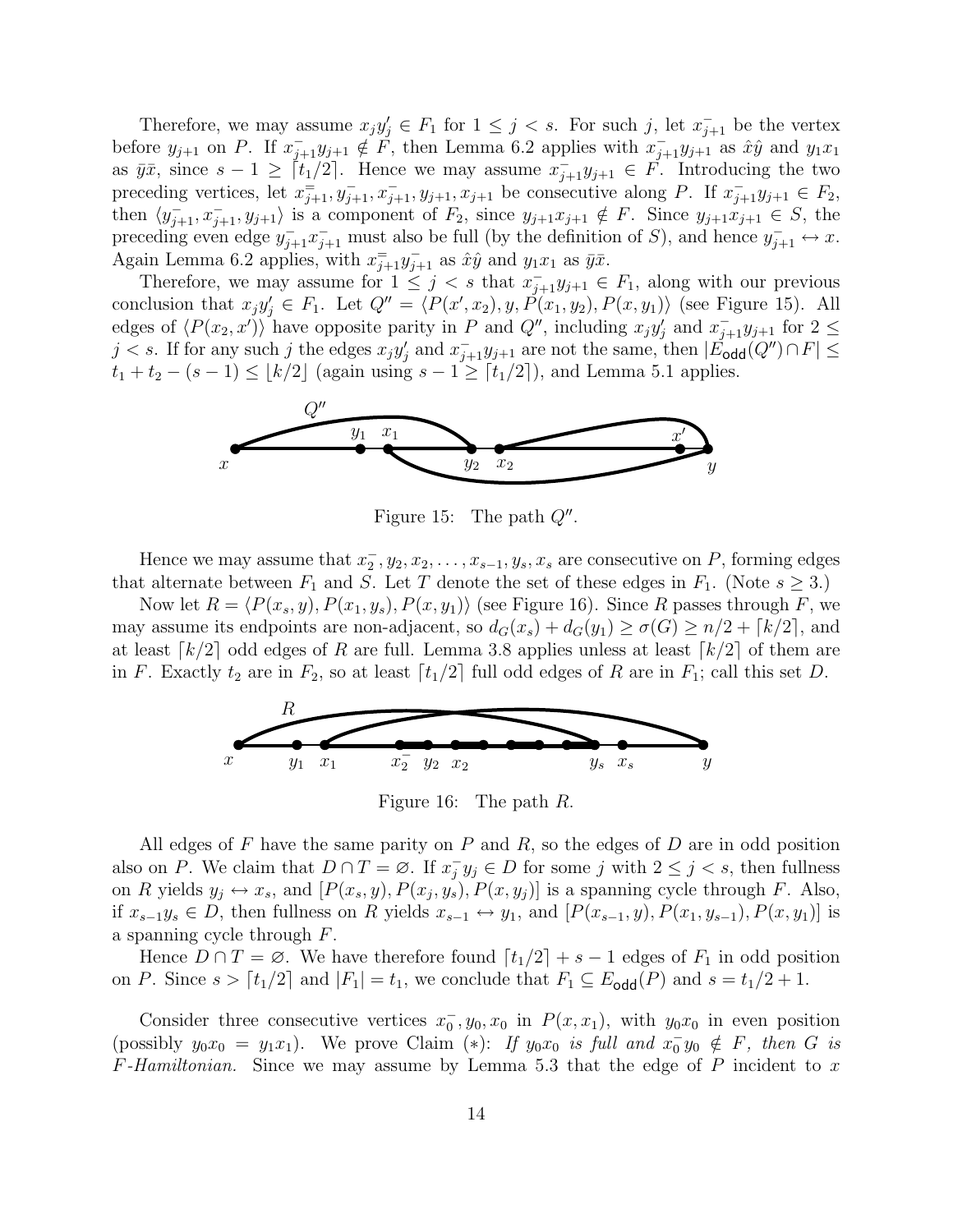is unselected, we may assume  $x_0^- \neq x$ . Introducing the two preceding vertices, we have  $x_0^-, y_0^-, x_0^-, y_0, x_0$  consecutive on P. If  $y_0^-, x_0^- \notin F$ , then  $\langle P(x_0^-, x), P(y_0, y) \rangle$  is a spanning path through F with both end-edges unselected, and Lemma 5.3 applies.

Hence we may assume  $y_0^-, x_0^- \in F$ . Since  $F_1 \subseteq E_{\text{odd}}(P)$ , we have  $y_0^-, x_0^- \in F_2$ . Since  $x_0^-, y_0 \notin F$ , the component C of  $F_2$  containing  $y_0^-, x_0^-$  is  $\langle x_0^-, y_0^-, x_0^- \rangle$ . Since P has at least  $t_1/2 + t_2 + 1$  full even edges and  $s = t_1/2 + 1$ , every component of  $F_2$  has a full even edge or is incident to a full even edge (by the definition of  $S$ ). If the even edge of  $C$  is full, then  $x_0^- \leftrightarrow y$ , and  $[P(x, x_0^-), P(y, y_0)]$  is a spanning cycle through F. Otherwise,  $y_0^{\pm} x_0^{\pm}$  exists before  $x_0^{\pm}$  and is full. Now  $\langle x_0^-, y_0^-, x_0^{\pm}, P(y, y_0), P(x, y_0^{\pm})\rangle$  is a spanning path through F; call it R' (see Figure 17). All selected edges after  $y_0^{\pm}$  on P have opposite parity in P and R', including all  $t_1/2$  edges of T. Hence at most  $k/2$  selected edges have odd position on R', and Lemma 5.1 applies. This proves Claim (∗).



Figure 17: The path  $R'$  through  $F$ .

Now consider  $y_1x_1$ , the first edge of S. Let  $x_1^-$  be the other neighbor of  $y_1$ . By  $(*)$ , we may assume  $x_1^-y_1 \in F$ . If  $x_1^-y_1 \in F_2$ , then  $x_1^- \neq x$ , and we have  $x_1^-, y_1^-, x_1^-, y_1, x_1$  consecutive on P with  $y_1^- x_1^- \in F_2$  and  $x_1^= y_1^- \notin F$ . Since  $y_1 x_1 \in S$ , we conclude that  $x_1^- y_1^-$  is full (by the definition of S). Now (\*) applies with  $x_1^-, y_1^-, x_1^-$  playing the role of  $x_0^-, y_0, x_0$ .

Hence we may assume that  $x_1^-\mathbf{y}_1 \in F_1$ . Since the  $t_1/2$  edges of T are in  $\langle P(x_1, y_s) \rangle$ , we have  $x_1^{\dagger}y_1 \in D$ . Hence  $x_1^{\dagger}y_1$  is full with respect to R, so  $y_1 \leftrightarrow x_s$ , which contradicts the assumption that the endpoints of  $R$  are not adjacent. This completes the proof.  $\Box$ 

# 7 Paths with Both End-edges Selected

The final case is when both end-edges of  $P$  lie in  $F$ . First we prove that this is sufficient under a threshold on  $n$ .

**Lemma 7.1.** If both end-edges of P are selected and  $n > 2t_1+3t_2$ , then G is F-Hamiltonian.

*Proof.* Since  $n > 2t_1 + 3t_2 = |V(F)|$ , some vertex of G is not incident to F. By symmetry in X and Y, we may assume it is in X and name it  $x_1$ . By Lemma 5.3, we may assume  $t_1 \geq 3$ and  $\epsilon(t_1, t_2) = 0$ . Again let  $p = \lceil t_1/2 \rceil$ . Since  $\sigma(G) \geq n/2 + p + t_2$ , at least  $p + t_2 + 1$  even edges of P are full. At least  $p+1$  are in  $E_{\text{even}}(P)-F_2$ ; let  $y_0x_0$  be one of them. If  $y_0x_0 \in F_1$ , then Lemma 3.9 applies, so we may assume  $y_0x_0 \notin F$ .

Since  $y_0x_0$  is full,  $[P(x, y_0)]$  and  $[P(x_0, y)]$  are disjoint cycles that together cover  $V(G)$ and all edges of F. Among these two cycles, let C be the one containing  $x_1$  and C' be the other. Let  $y_1$  and  $y_2$  be the neighbors of  $x_1$  on C; the choice of  $x_1$  yields  $x_1y_1, x_1y_2 \notin F$ . Let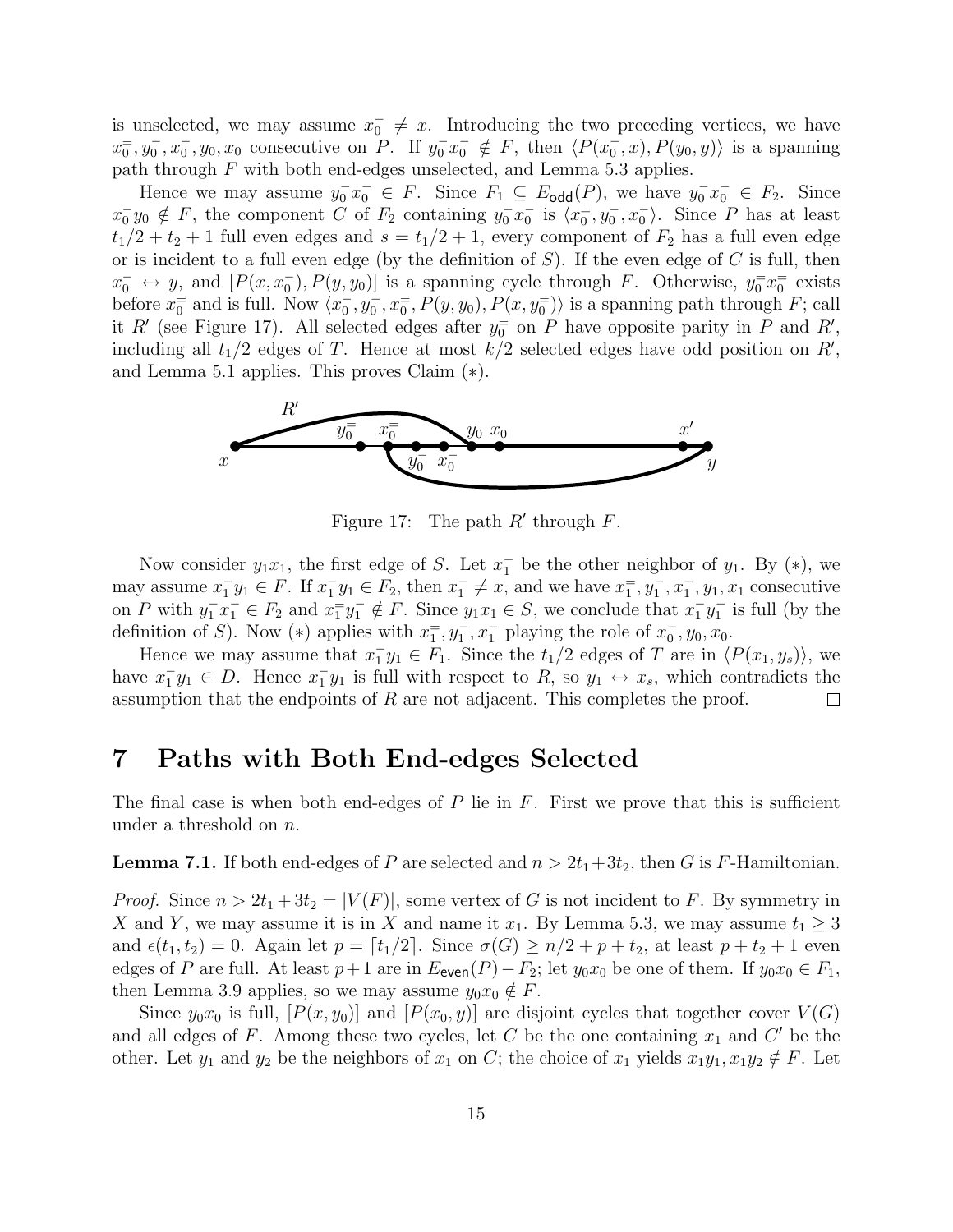$P_1 = \langle C(x_1, y_1) \rangle$  and  $P_2 = \langle C(x_1, y_2) \rangle$ . Let  $m = |V(C)|$  and  $m' = |V(C')|$ , so  $m + m' = n$ . Let  $s = |F_2 \cap E(C)|$  and  $s' = |F_2 \cap E(C')|$ , so  $s + s' = 2t_2$ .

If  $y_1$  has a neighbor v on C' such that an edge uv of C' is not in F, then  $\langle C(x_1, y_1), C'(v, u) \rangle$ is a spanning path through F with  $x_1y_2$  as an unselected end-edge, and Lemma 6.3 applies. Hence we may assume that both edges on  $C'$  incident to any neighbor of  $y_1$  on  $C'$  are in  $F_2$ . Thus the only neighbors of  $y_1$  in  $V(C')$  are centers of components of  $F_2$  contained in  $C'$ , which yields  $d_C(y_1) \geq d_G(y_1) - s'/2$ .

Since F is short, we can choose an edge  $x'y'$  of C' not in F (see Figure 18). Since  $x' \leftrightarrow y_1$ , we have  $d_G(x') + d_G(y_1) \ge n/2 + p + t_2$ . Since  $d_G(y_1) \ge d_G(y_1) - s'/2$  and  $d_C(x') \ge d_G(x') - m'/2$ , we have  $d_C(x') + d_C(y_1) \ge m/2 + p + s/2$ . We conclude that among the  $m/2$  edges in odd position on  $P_1$ , at least  $p + s/2$  have neighbors of both  $y_1$  and  $x'$ . Let  $x''y''$  be one such edge. If  $x''y'' \notin F$ , then  $\langle P_1(x_1, x''), P_1(y_1, y''), C'(x', y')\rangle$  is a spanning path through F having  $x_1y_2$  as an unselected end-edge, and Lemma 6.3 applies.



Figure 18: Two cycles.

Hence we may assume that  $|E_{\text{odd}}(P_1) \cap F| \geq p + s/2$ . By applying these arguments using  $y_2$  and  $P_2$  in place of  $y_1$  and  $P_1$ , also  $|E_{\text{odd}}(P_2) \cap F| \geq p + s/2$ . Edges have opposite parity on  $P_1$  and  $P_2$ , so  $2p + s \leq |E(C) \cap F| \leq t_1 + s$ . Since  $p = [t_1/2]$ , equality must hold, and  $F_1 \subseteq E(C)$ , with half of  $F_1$  in each of  $E_{\text{odd}}(P_1)$  and  $E_{\text{odd}}(P_2)$ . Since  $P_1$  and  $P_2$  move in opposite directions from  $x_1$  on  $\langle P(x, y_0) \rangle$ , the edges of  $E_{\text{odd}}(P_1)$  and  $E_{\text{odd}}(P_2)$  appear with opposite parity on the original path  $P$ . Therefore  $P$  splits  $F$ , and Lemma 4.2 applies.  $\Box$ 

Lemma 7.2. Under the scenario of Definition 3.7, G is F-Hamiltonian.

*Proof.* We are left with the case where F is a spanning forest, both end-edges of P are selected, and  $t_1 \geq 3$  (hence  $\tau(F) = \lceil k/2 \rceil \geq 2$ ). If  $t_2 = 0$ , then F is a perfect matching in G; since  $\sigma(G) \geq n/2 + 2$ , the result of Las Vergnas [7] applies. Hence we may assume  $t_2 \geq 1$ .

We may name X and Y so that  $F_2$  has a component with center in X; call it  $\langle y_1, x_1, y_2 \rangle$ . Let  $G' = G - x_1 - y_1$ ,  $F' = F - \{x_1y_1, x_1y_2\}$ , and  $n' = n - 2$ . Now  $F'$  is a short forest in  $G'$ . We have  $\sigma(G') \ge \sigma(G) - 2$  and  $\tau(F') = \tau(F) - 1$ ; hence  $\sigma(G') \ge n'/2 + \tau(F')$ .

Since  $y_2$  is not incident to any edge of F', we have  $n' > 2t'_1 + 3t'_2$ , and Lemma 7.1 yields a spanning cycle C through  $F'$  in  $G'$ . Let  $x'_1$  and  $x'_2$  be neighbors of  $y_2$  on C, so  $x'_1y_2, x'_2y_2 \notin F$ . Let  $P_1 = C - x'_1y_2$  and  $P_2 = C - x'_2y_2$ . Let  $Q_1 = \langle P_1(x'_1, y_2), x_1, y_1 \rangle$  and  $Q_2 = \langle P_2(x'_2, y_2), x_1, y_1 \rangle$ . Now  $|E_{\text{odd}}(Q_1) \cap F| + |E_{\text{odd}}(Q_2) \cap F| = |F| = t_1 + 2t_2$ , so Lemma 5.1 applies to  $Q_1$  or  $Q_2$ .  $\Box$